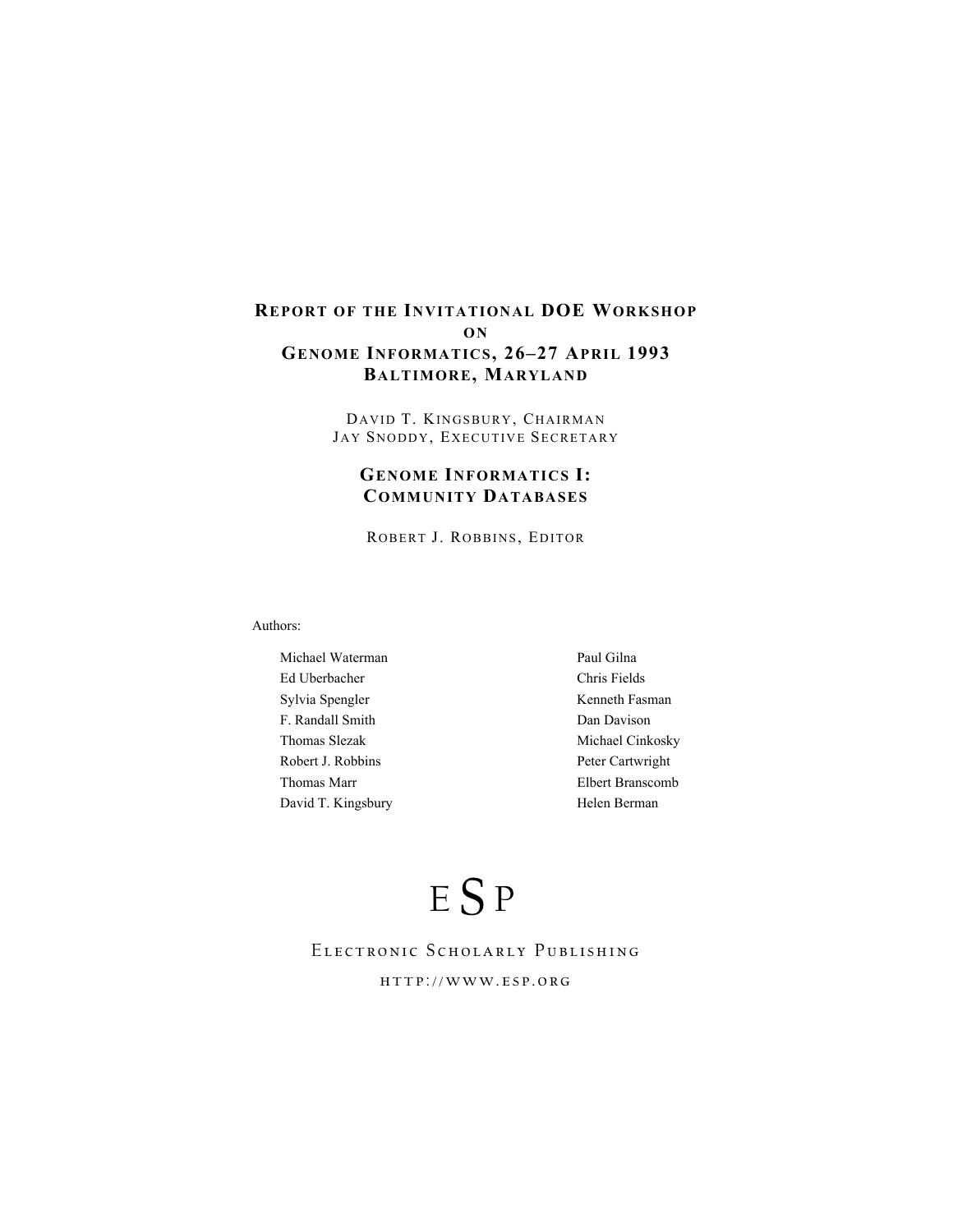© 2000, Electronic Scholarly Publishing Project

# http://www.esp.org

This electronic edition is made freely available for educational or scholarly purposes, provided that this copyright notice is included. The manuscript may not be reprinted or redistributed for commercial purposes without permission.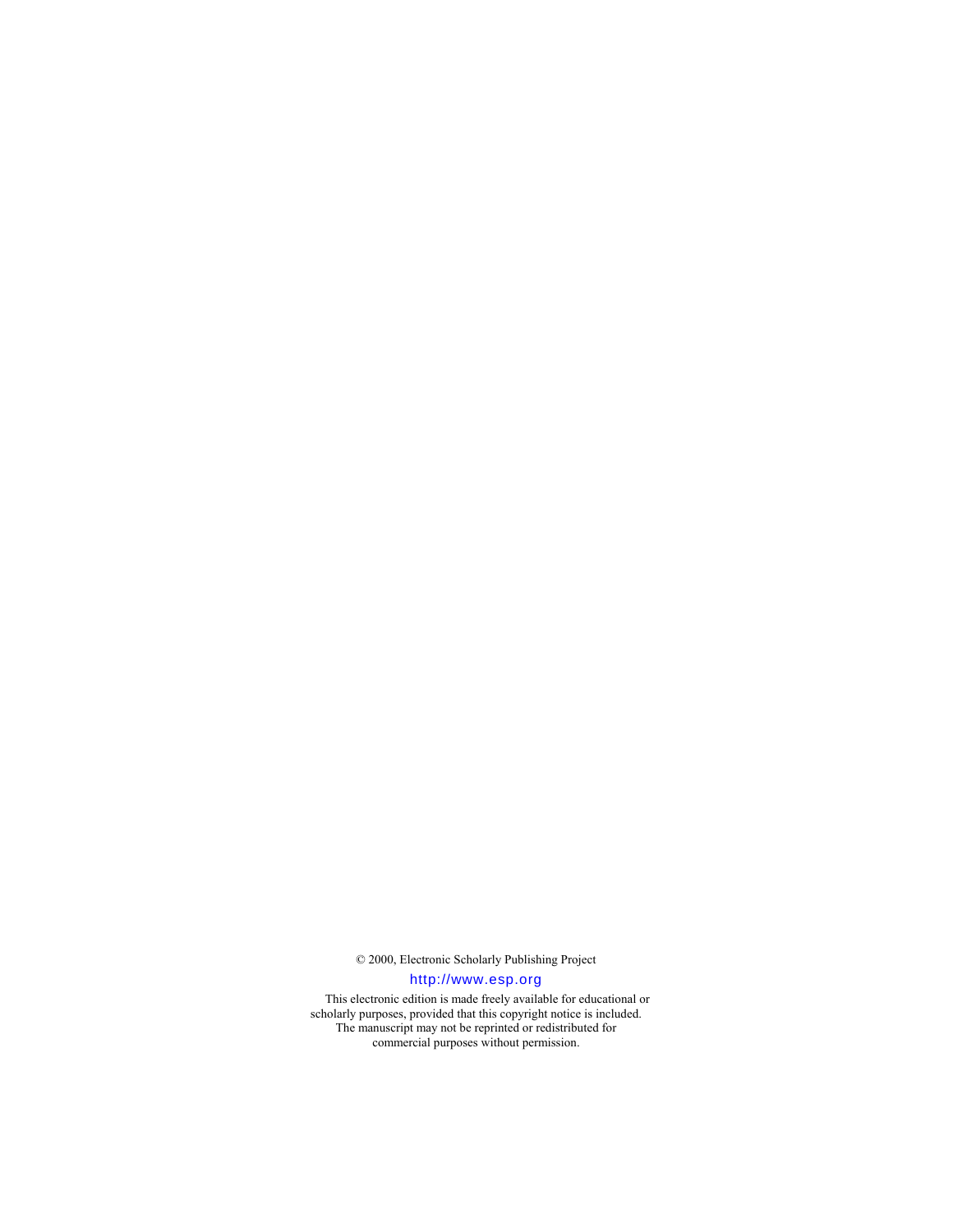Robbins, R. J. [Ed .] 1994. Genome informatics I: Community databases. *Journal of Computational*   $Biology, 3: 173-190.$ 

# **REPORT OF THE INVITATIONAL DOE WORKSHOP ON GENOME INFORMATICS, 26–27 APRIL 1993 BALTIMORE, MARYLAND**

DAVID T. KINGSBURY, CHAIRMAN JAY SNODDY, EXECUTIVE SECRETARY

# **GENOME INFORMATICS I: COMMUNITY DATABASES**

ROBERT J. ROBBINS, EDITOR

Authors:

Michael Waterman Paul Gilna Ed Uberbacher Chris Fields Sylvia Spengler Kenneth Fasman F. Randall Smith Dan Davison Thomas Slezak Michael Cinkosky Robert J. Robbins Peter Cartwright Thomas Marr Elbert Branscomb David T. Kingsbury Helen Berman

*Note:* The ideas in this report were authored by all of the meeting participants. The writing of the final report was done by Robert Robbins, based on notes taken at the meeting by Jay Snoddy, and on extensive input from meeting participants. The report drafts were reviewed and revised several times by all meeting participants before being approved.

© 2000, Electronic Scholarly Publishing Project

#### http://www.esp.org

This electronic edition is made freely available for educational or scholarly purposes, provided that this copyright notice is included. The manuscript may not be reprinted or redistributed for commercial purposes without permission.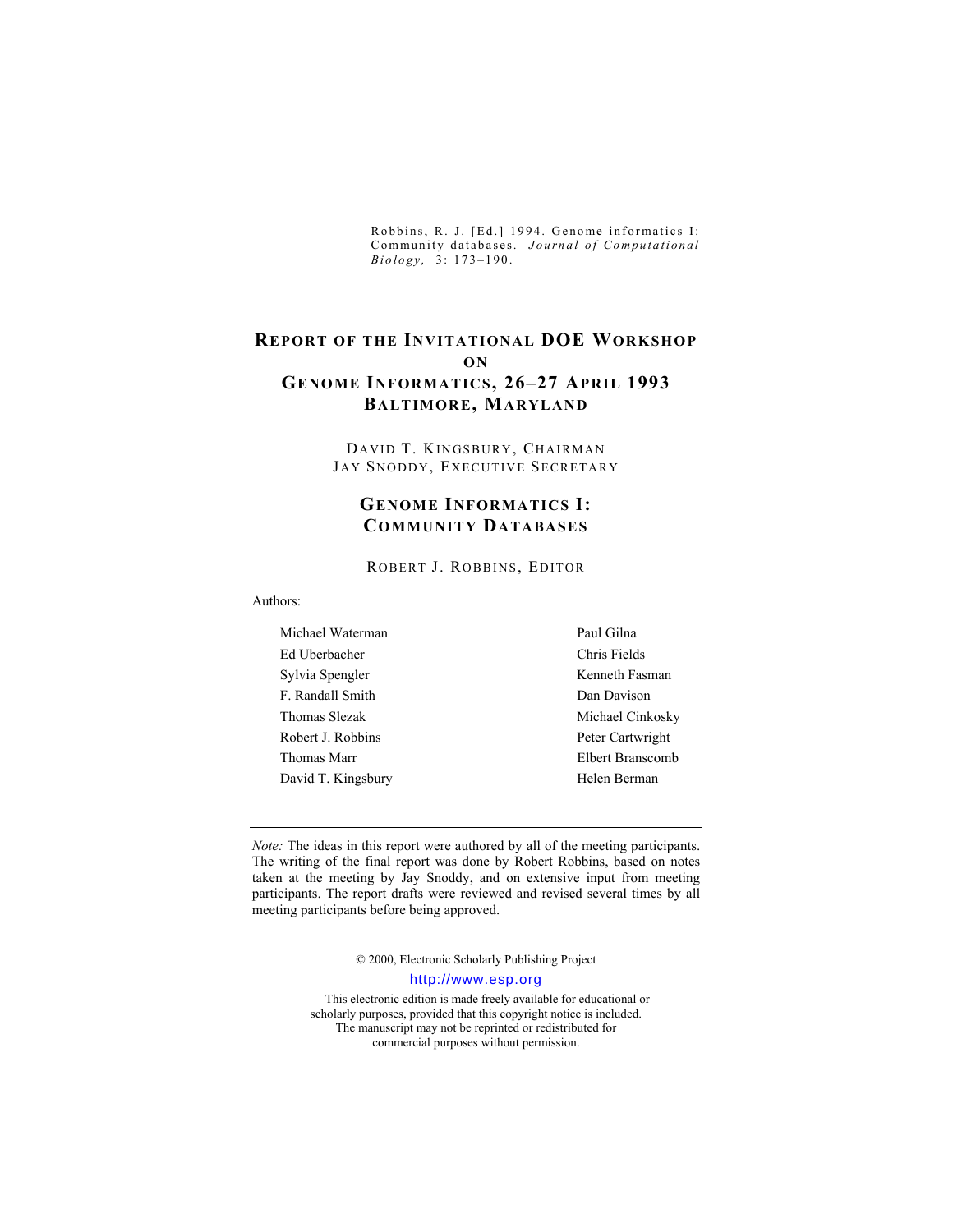#### **PREFACE**

On 26–27 April 1993, many workers, all actively involved in developing and deploying information resources for the Human Genome Project (HGP), attended a workshop in Baltimore, Maryland. The purpose of the workshop was to begin a systematic assessment of the state of information resources relevant to the HGP, especially community databases, and to provide recommendations for future improvements, both in terms of needed activities and improved policies.

This document reflects discussions that occurred at the workshop. As a meeting report, not a learned essay, it has no bibliography and no detailed summary of related efforts by others. The absence of formal citations and bibliographies is a natural consequence of the format and does not indicate a lack of respect for earlier work.

Although the text of the document has been edited and reorganized to facilitate reading, the general content and tenor of the meeting has been retained. The report is not an exhaustive treatment; many other relevant issues might also have been addressed. The omission of a topic reflects only the reality of the discussion, not an assessment of its importance.

This meeting and its report will be the first of a series to assess the state of genome informatics and to offer general advice and guidelines for future development. Additional meetings will address database interoperability, general requirements for genome informatics, the migration toward object–oriented technology, common data models, and other topics. Because genome informatics shares many concerns with the general information–infrastructure requirements of all biology, it is hoped that these studies may also prove useful to other scientific communities.

Comments and suggests regarding this report or related activities are welcome and may be sent to bioinfo@er.doe.gov[.\\*](#page-3-0)

<span id="page-3-0"></span> <sup>\*</sup> ESP NOTE: This email address is no longer operational.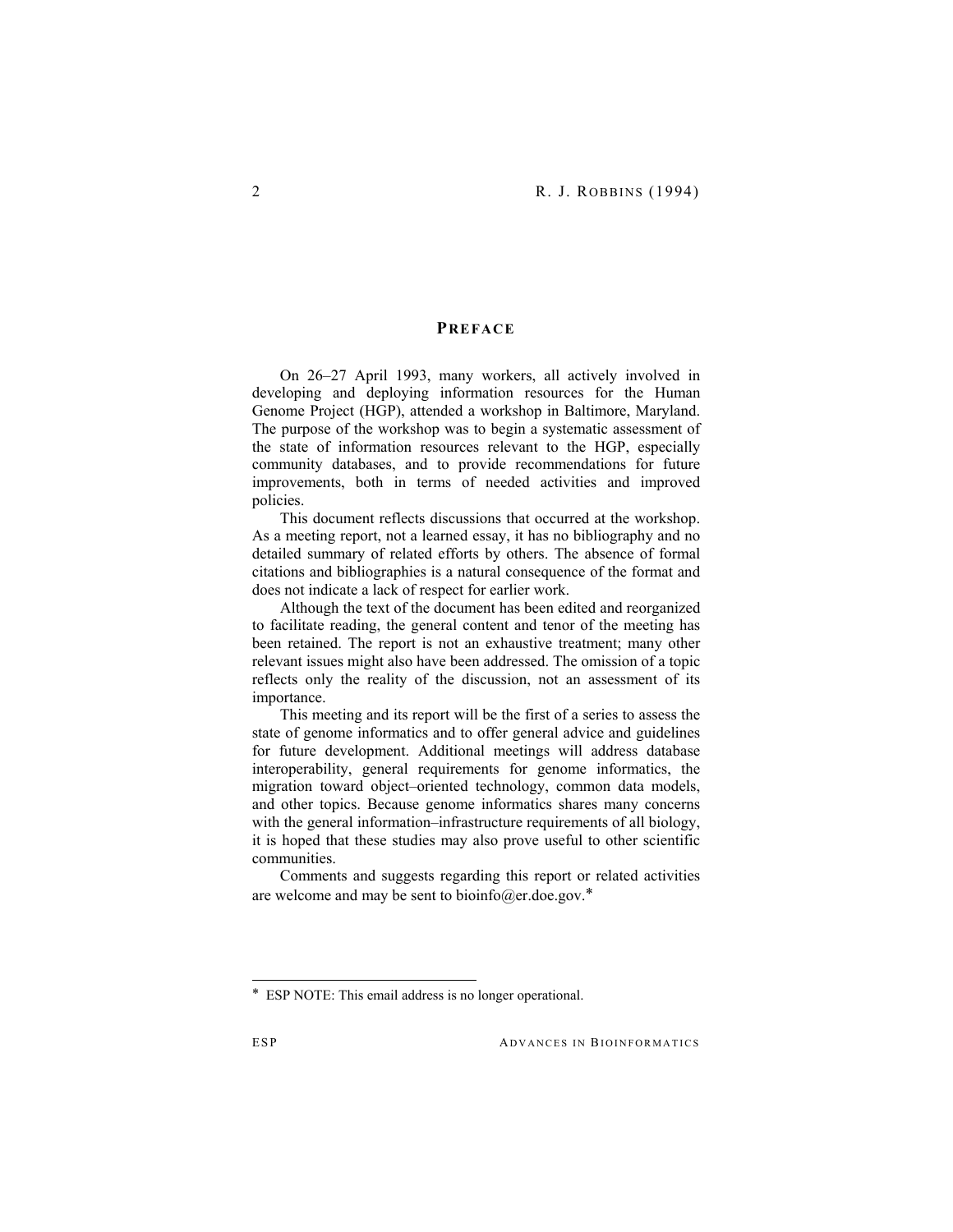# **CONTENTS**

| Appendix I: Sample Questions for a Federated Database30 |  |
|---------------------------------------------------------|--|
|                                                         |  |
| Appendix III: Recommendations from Readers 33           |  |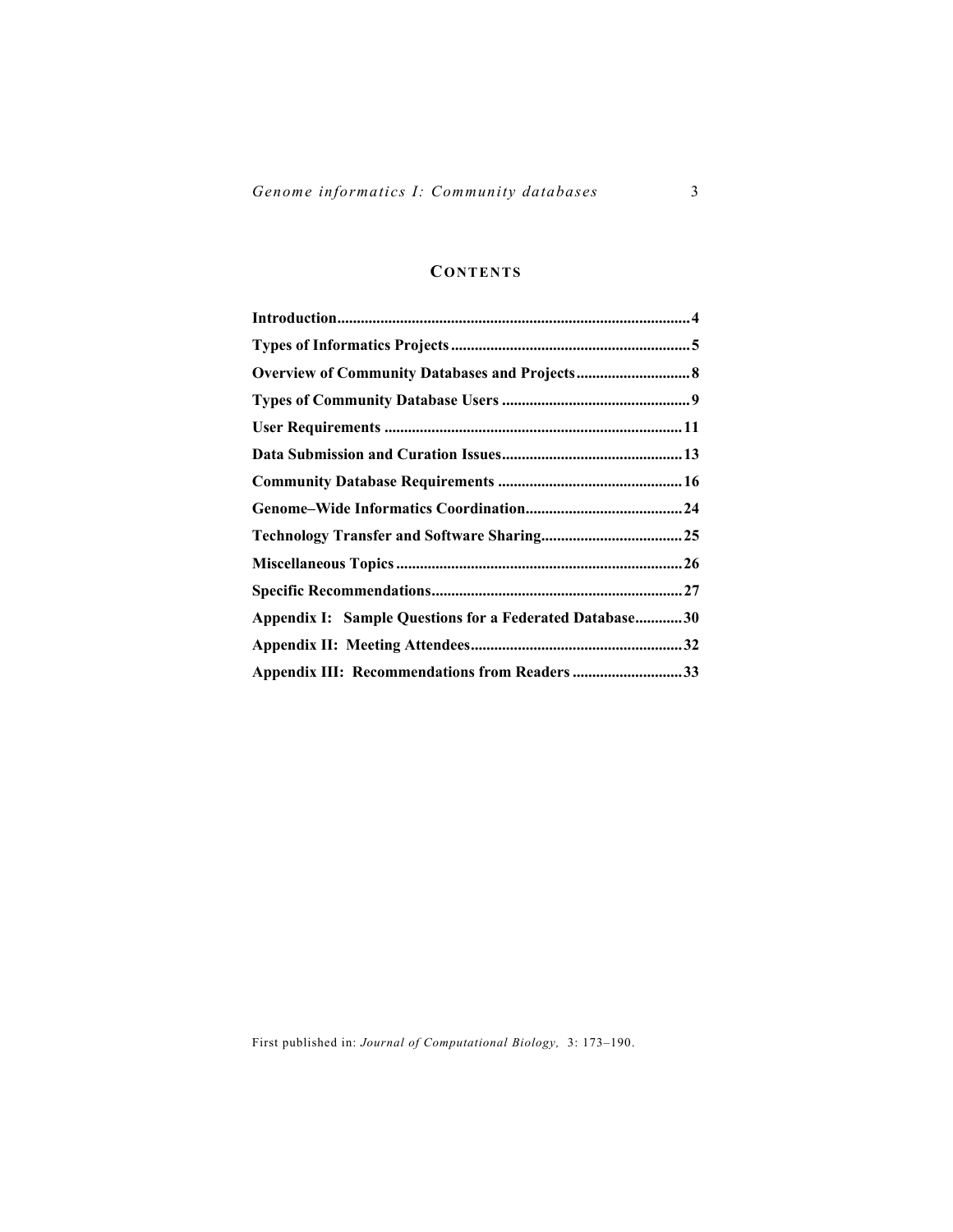# **INTRODUCTION**

<span id="page-5-0"></span>THE HUMAN GENOME PROGRAM (HGP) is producing large quantities of complex map and DNA sequence data. Informatics projects in algorithms, software, and databases are crucial in accumulating and interpreting these data in a robust and automated fashion at genome and sequencing centers. Furthermore, the data will need to be captured into robust community databases and accessed with equally robust analysis tools; biologists will need to ask questions of the data accumulated by the genome program and other research.

The future success of the genome project will depend on the ease with which accurate and timely answers to interesting questions about genomic data can be obtained. The Department of Energy (DOE), the National Institutes of Health (NIH), and other agencies must exercise leadership and control to ensure that needed informatics systems are developed and operated appropriately.

Recognizing the importance of informatics to the success of the genome project, DOE supports a portfolio of independent research projects in genome informatics, as well as core informatics activities at genome centers. To ensure the continuing high quality of these programs, last year OHER/DOE asked an independent panel to review the entire DOE program of informatics projects. The meeting reported here is a continuation of the long–term planning process initiated with that review. This meeting was also designed to feed into DOE development of new 5–year plans for the HGP.

In addition, this planning will be useful in other DOE or OHER/DOE research programs that will require an infrastructure to collect, interpret, and integrate diverse biological data. Some other programs or interests include health effects, mutation research, structural biology, biotechnology research (including applications in environmental biotechnology and the biological production of fuels, biomass, or other materials), and environmental research (including research and modeling that allow a better understanding of the effects of environmental perturbations on organisms, their ecology, and the environment).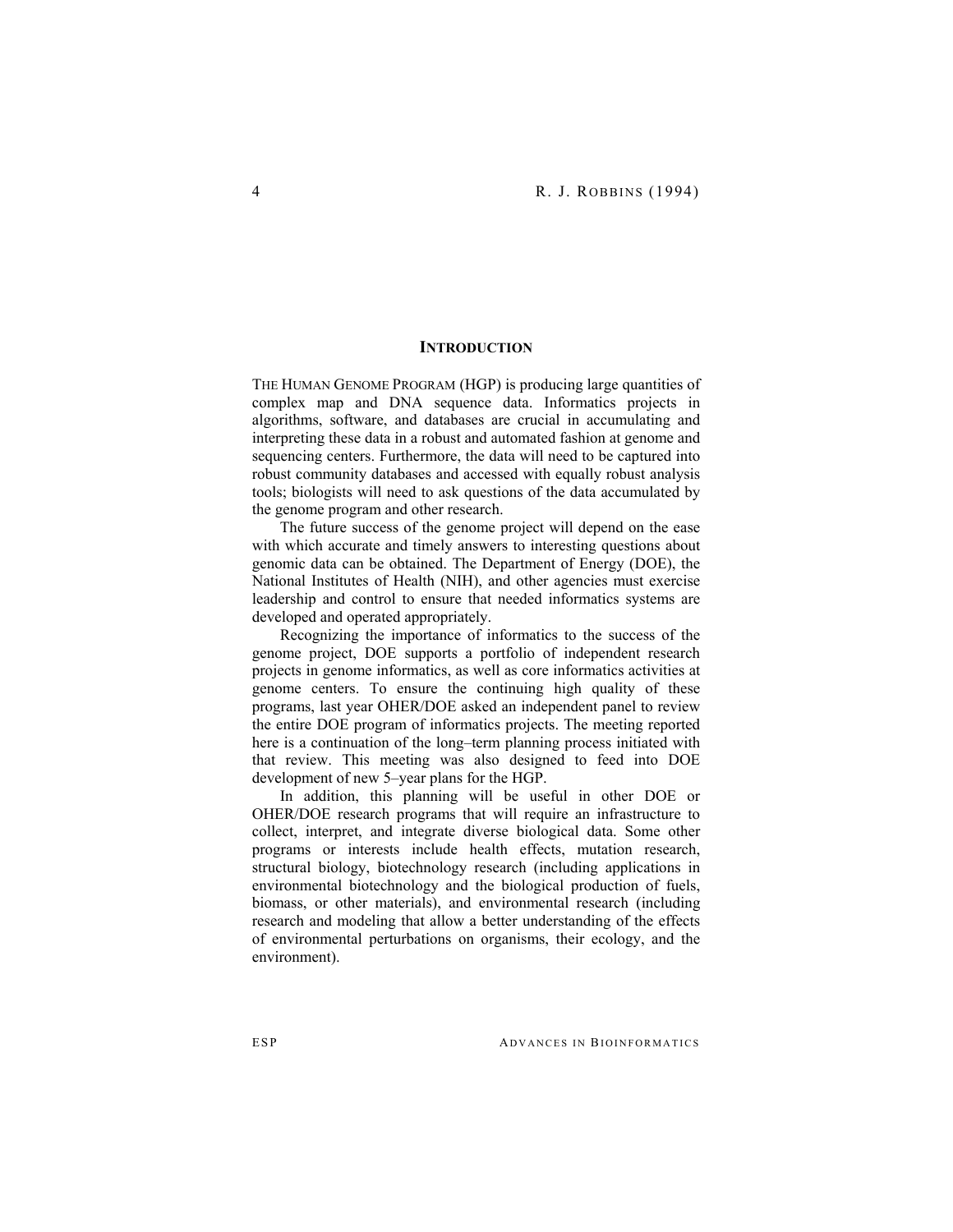# **TYPES OF INFORMATICS PROJECTS**

<span id="page-6-0"></span>Computer systems play essential roles in all aspects of genome research, from data acquisition and analysis to data management. Without powerful computers and appropriately designed data– management systems, high–volume genome research cannot proceed. DOE and other agencies support a variety of genome–related informatics projects, which can be broadly classified as data– acquisition, data–analysis, or data–management systems.

#### *Data–acquisition systems*

Data acquisition will be required at all research labs that are generating large amounts of data. Genome centers and similar laboratories will require very strong local informatics core support for acquiring data efficiently. Some specific examples of data–acquisition systems include:

*Inventory Control Software:* A major genome center may require several hundreds of thousands of reagents, gels, and other materials. Because manual tracking would be impractical and inefficient, automated inventory control systems are needed. Such systems are essential, albeit not glamorous, components of a major genome center.

*Reagent Manipulation Software:* Robotic systems are now required to carry out high–volume, high–precision laboratory manipulations in genome research. As the HGP switches into production mode, computer support for robotics will become increasingly important.

*Sequence Production Software:* At present, computer systems are required in almost all aspects of sequence generation and assembly. If the genome project is to attain its stated goals of obtaining whole– genome sequences by 2005, improvements in sequencing technology of several orders of magnitude will be required. Improved software systems will play a crucial role in these advances.

*Visualization Software:* Much genomic data begins as images. Interpreting gels, reading filters, and many other steps on the critical path of genome analysis require computer tools for automation and optimization.

#### *Data–analysis systems*

Genome data cannot be analyzed efficiently without computer systems. Studying sequences, predicting protein structures, and comparing genomes on an extensive scale all require additional informatics tools, such as: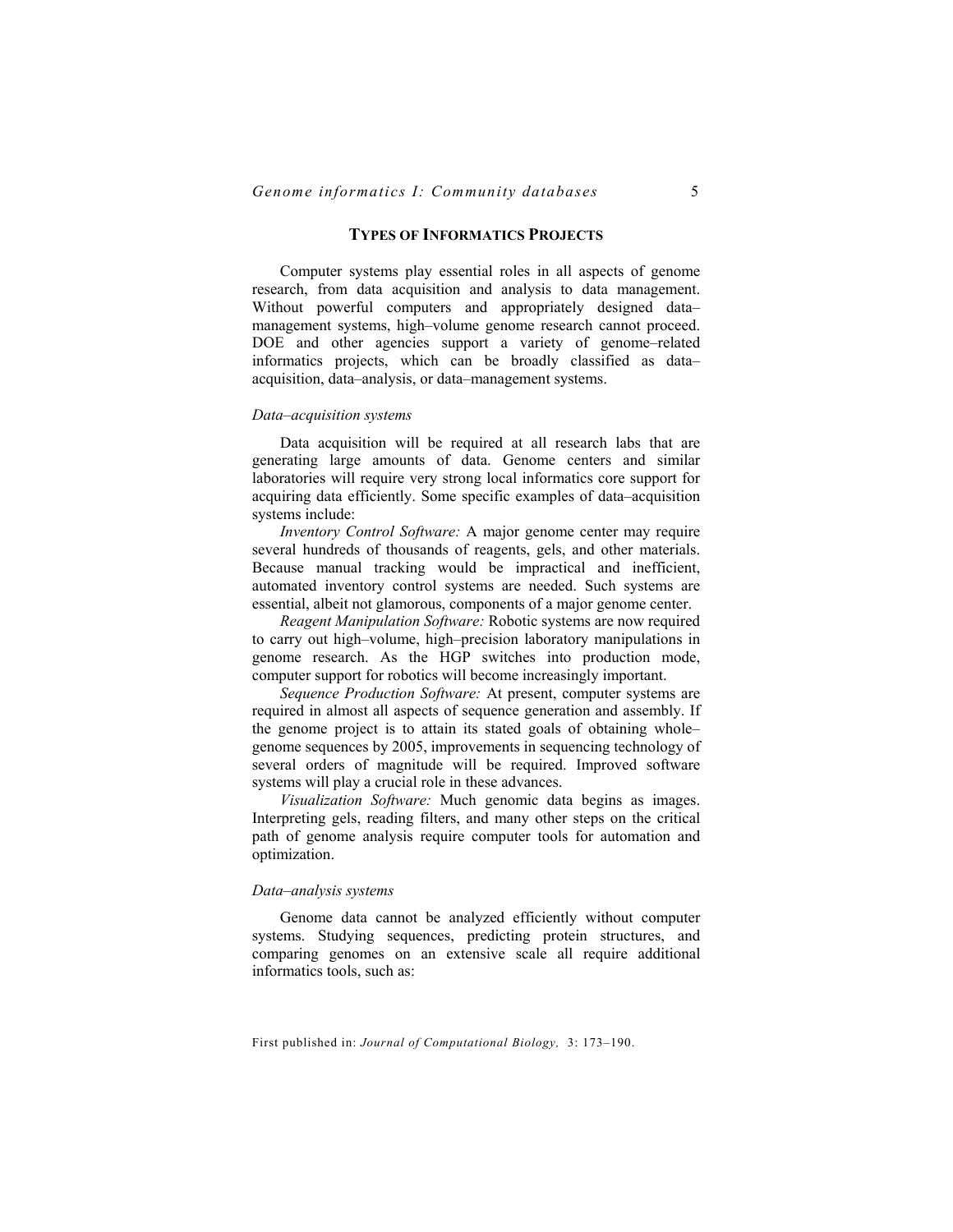*Sequence Analysis Software:* Sequence analysis is perhaps the best–known, best–established area of genome informatics. Performing alignments, detecting homologies, identifying coding regions, extracting features; and other computerized analyses of sequences are now so commonly performed as to be routine. At the same time, sequence analysis is a multifaceted and biologically profound area of research, demanding much continued work.

*Protein Folding Software:* Genetic information is transformed into function *via* proteins, whose functional specificities are determined by their three–dimensional shapes. Genome and related research will yield very important results when the prediction of protein structure and function from amino–acid sequences is possible.

*Map Assembly and Integration Software:* With larger maps (composed of different fundamental kinds and combinations of data) being generated, computation plays an increasingly central role in their assembly and integration.

*Physical Mapping and Contig Assembly Software:* Assembling *n*  clones into an ordered physical map usually involves generating a large,  $n \times n$  matrix of comparisons, then deducing a possible order from the matrix. With any reasonable *n,* performing these analyses manually is impossible.

*Genetic Mapping Software:* Software systems play a key role in the analysis of genetic mapping data. Many programs and algorithms are now in use, and improvements are proposed regularly. This will continue to be an active informatics challenge for HGP.

*Comparative Genomics Tools*: As the genome project matures and large amounts of genomic information are available for a number of species, comparative genomics will emerge as an active area of study.

*Classification Software:* Extracting features from DNA sequences, placing proteins into gene families, and tracking protein motifs are all key activities in genome research and all need computer tools. Much work has been done in these areas, and more will be required as HGP moves into production mode and sheer data volume precludes extensive manual classification.

#### *Data–management systems*

The genome project is generating information that cannot be accommodated by traditional publishing. Ready access to these findings is essential for interpreting current experiments and planning future work. Now, electronic data management and publishing systems are increasingly crucial components of genome research. These systems range from highly specialized databases supporting local research projects to general databases that support the entire community.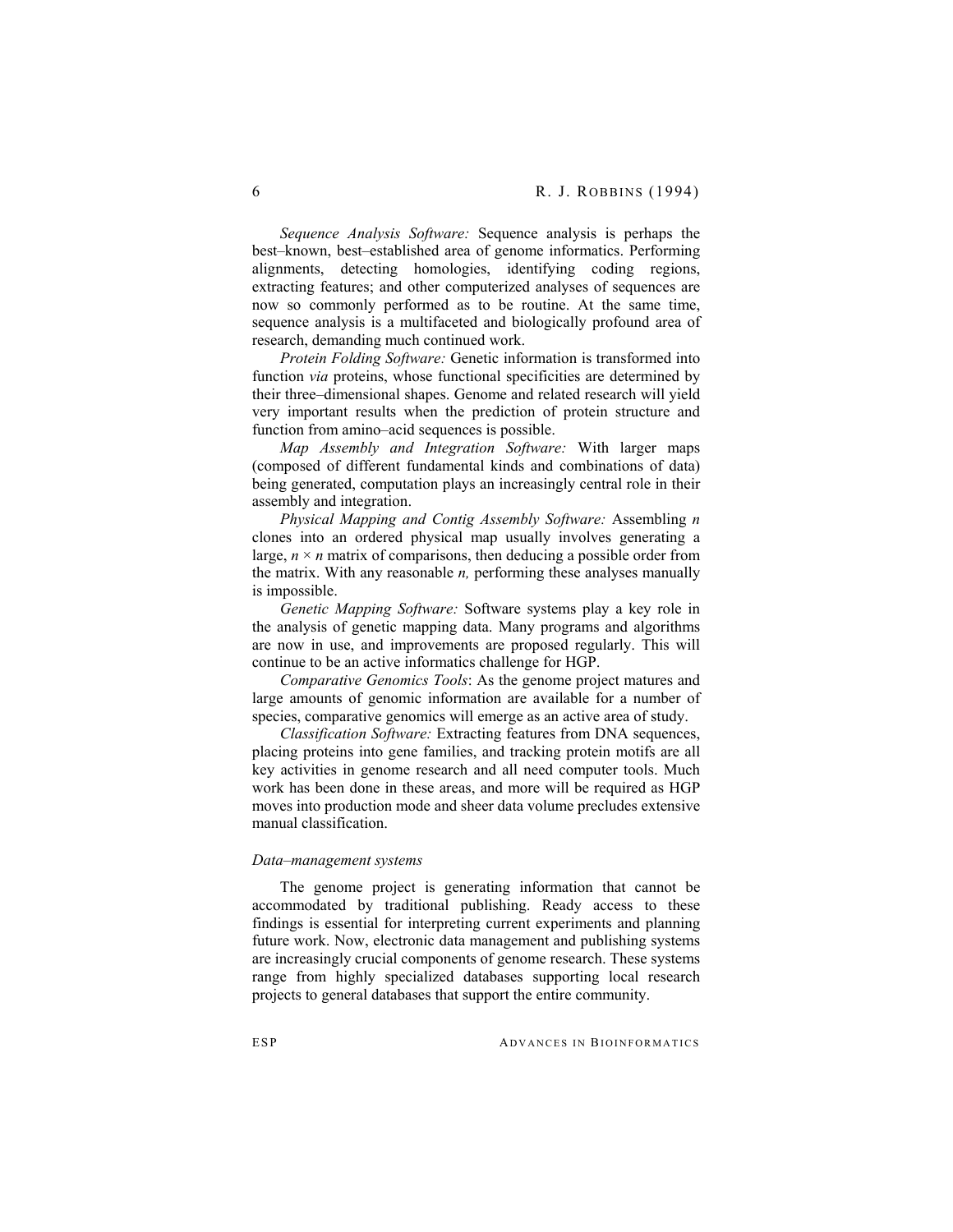*Local Databases:* Local databases are usually developed at one site and designed to handle specific, local needs. They are usually a closed resource, available only to local researchers, and containing both raw data and refined information. Often they are also involved in local inventory control. Tightly integrated into local bench research, they must be flexible and capable of rapidly tracking changes in local experimental protocols. The requirement for flexibility and responsiveness often exceeds a need for robustness and general applicability. Formal user–support systems (in the form of extensive manuals, regularly staffed help desks, *etc.)* are rare, but informal support is crucial — local users must be able to work with the system. Most importantly, local systems must quickly meet the specific, idiosyncratic requirements imposed by specific protocols used by local researchers.

*Collaborative Databases:* Collaborative databases are conceptually in the middle ground between local and community systems. Information is collected from a larger set of collaborating researchers, perhaps those working on a particular chromosome. Again, both raw data and refined information are included, with an increasing emphasis on integrating findings from several laboratories. Requirements for robustness are greater than with local systems, since the system may be used by some who do not have access to local computer expertise. More adequate user support is also needed.

Collaborative databases are frequently discussed and proposed, but at present it is difficult to identify any extant examples. Many of the problems associated with building such databases seem to be sociological, rather than technical.

*Community Databases:* Community databases are shared resources, open to the entire research community. Although they have traditionally emphasized refined information over raw data, the trend now is for community databases to play an increasing role in making raw data *(e.g.,* the underlying data on which a published genetic map is based) available as a research resource. Community databases must be robust, because the majority of their users will be located off site. Formal user support, in the form of manuals, help lines, regularly staffed help desks, and training are required. Because these systems must meet the *consensus* needs of the entire community, care must be taken in their design to ensure that the databases are sufficiently flexible and robust to address the needs of different user communities. Because users need to integrate findings from several different community databases, each community database should be designed as a component of a larger information infrastructure for the biological sciences. Specifically, community databases should recognize the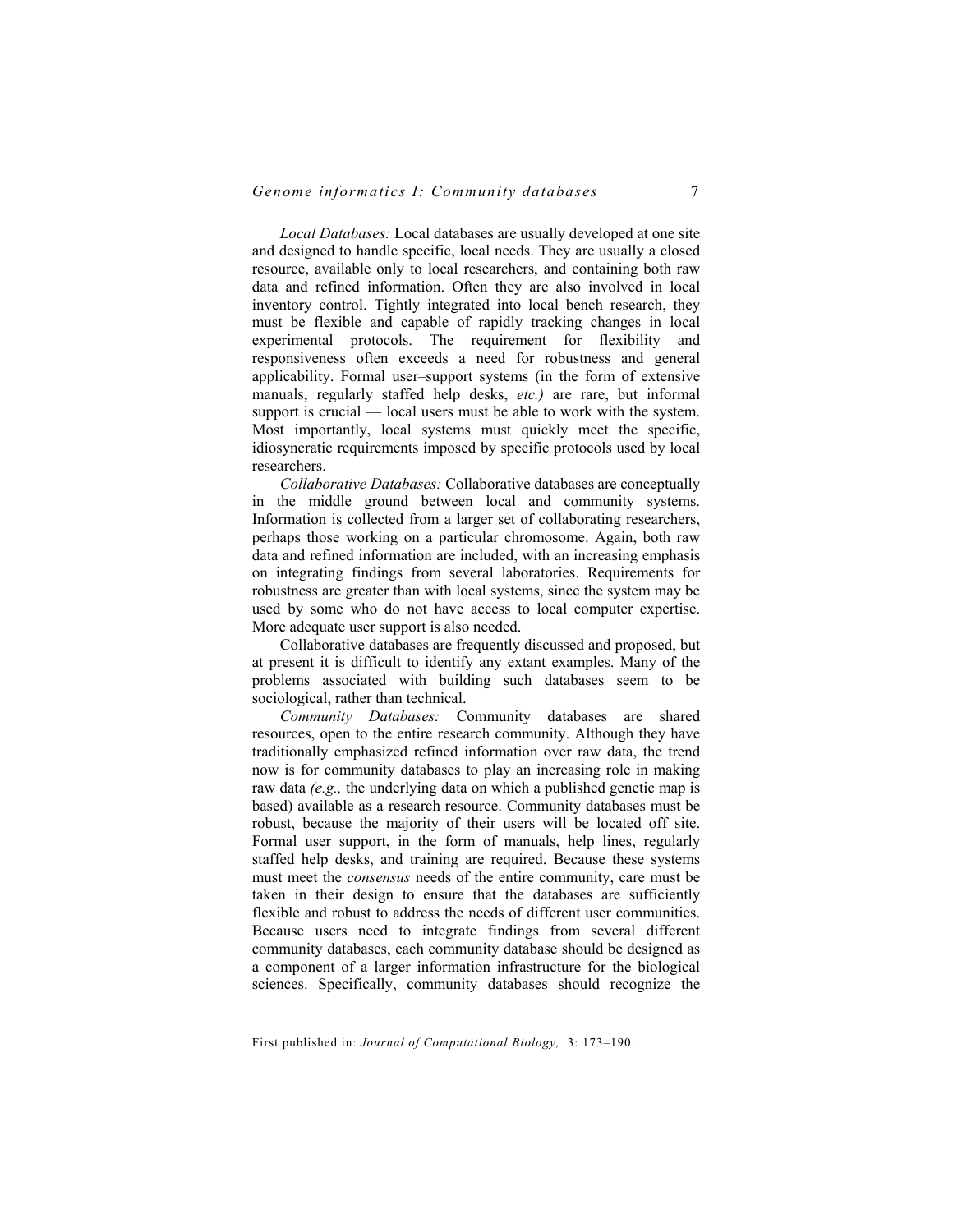<span id="page-9-0"></span>biological interdependence of information in multiple databases and should provide support for integrated queries involving multiple databases. To this end, they should be built from standard components and must be well documented.

# **OVERVIEW OF COMMUNITY DATABASES AND PROJECTS**

The meeting began with general discussion of OHER–supported research and the role of community databases in facilitating that research. Two main OHER–supported research programs with significant informatics components are Structural Biology and the HGP. Structural–biology research is, in part, an effort to relate biological function to molecular shape. This requires physically separate, but logically joint access to databases of protein sequences (PIR–International and SwissProt) and to crystallographic structures (PDB).

The HGP is a multinational, multimillion dollar research program with several deliverables, including nucleic acid sequences and genome maps (and the technology to produce and interpret these data). HGP cannot succeed without appropriate community databases to collect, manage, and distribute data. GenBank, EMBL, and DDBJ presently handle sequence data for all species. Genetic data (genes, maps, probes, *etc.)* are managed in species–specific databases such as GDB for humans, FlyBASE for *Drosophila,* and the Mouse Genome Database (MGD) for the mouse. Not merely archives where findings are stored for historical purposes, genomic databases are needed as dynamic resources to serve as analysis tools that will greatly influence the ongoing HGP bench work. As HGP data volume grows exponentially, bench work will become increasingly dependent upon access to appropriate information for both the design and the interpretation of experimentation.

The overview presentations concluded with a discussion of the role of community databases in OHER research programs. Community databases are essential for the success of OHER research. At the same time, all extant community databases have serious deficiencies and fall short of meeting community needs. Deficiencies derive both from rapidly changing needs and conceptual and technical flaws in the design of present systems.

This report summarizes the discussions of OHER informatics needs (especially for community databases), identifies new and unmet needs, and recommends actions to ensure that these needs will be met.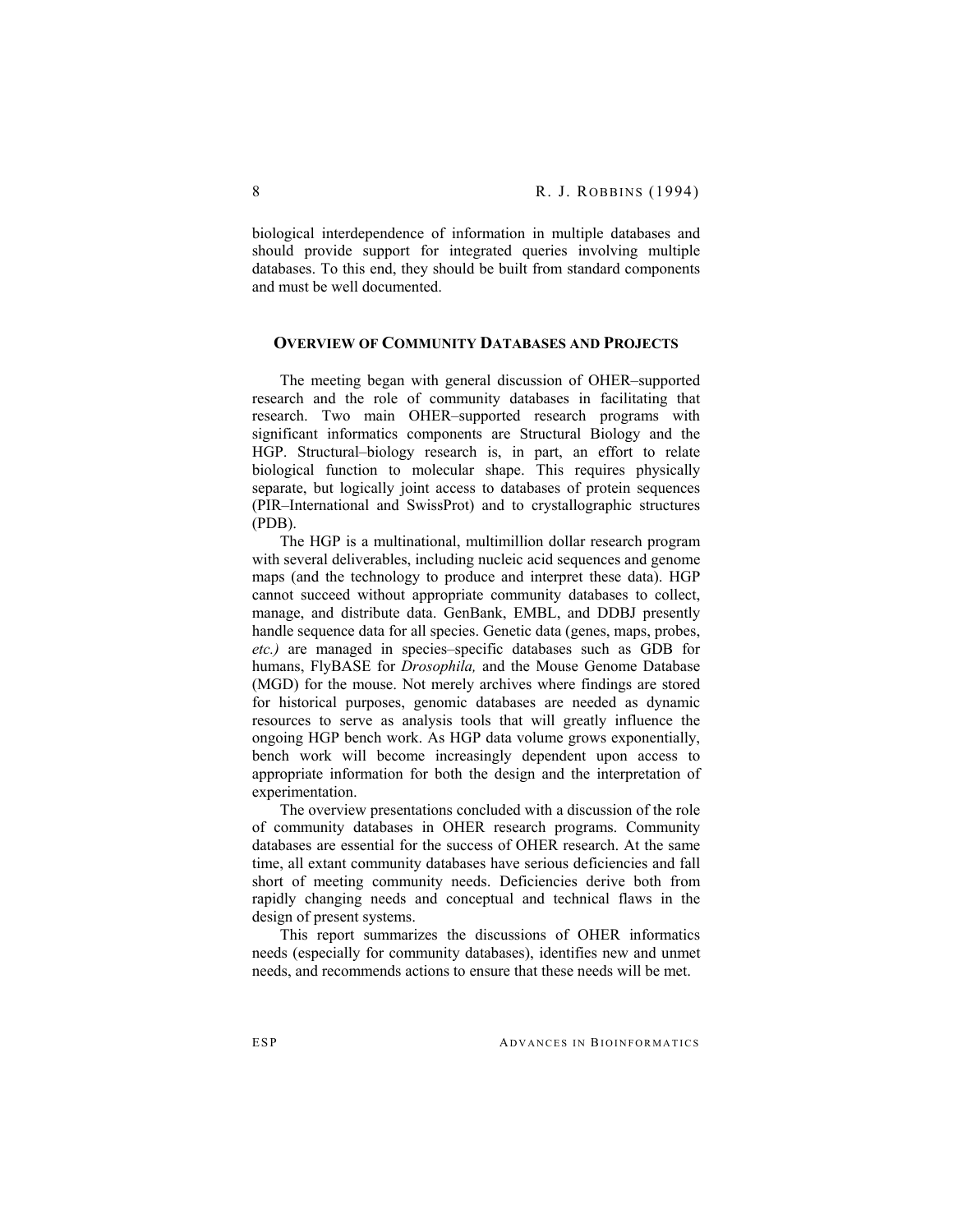# **TYPES OF COMMUNITY DATABASE USERS**

<span id="page-10-0"></span>Databases and other informatics infrastructure can be justified only in terms of the scientific superstructure they support. Because different users of infrastructure have different requirements, a first step in considering the utility of informatics projects is to identify their users.

With regard to community databases of genome data, the group felt that users and producers of genome information fall into one of four broad categories: (i) genome centers, (ii) independent laboratories at major research organizations, (iii) individual researchers and small laboratories, and (iv) other users.

#### *Genome centers*

NIH/NCHGR and DOE genome centers are large, multi– investigator facilities with the specific mission of genome research. These centers usually employ an informatics staff to operate a robust local computing environment, depend on computers to manage their own data and to plan and interpret their bench research, and are connected to the Internet. With their local computer expertise and their ability to generate and use large amounts of genome data, these sites must have direct access *(i.e.,* network–mediated, program–to–program access) to the community databases, both for the extraction of data into their local computing environment and for the submission of new findings into the databases.

Such sites depend upon ready access to community database information for their operations. Local informatics staff develop custom software, both for maintaining and manipulating local data and for integrating access into multiple community databases. Because of varying research needs, these centers must have local capabilities and software. However, community databases can impede local efforts by making unexpected changes in data structures or interfaces or otherwise altering the behavior of their systems. Therefore, if HGP is to maximize the value of its collective investment in informatics, community databases must be operated to facilitate, not impede, the activities of informatics personnel at genome centers.

To this end, community databases should adhere to certain technical standards, such as making their systems interactively available over the Internet through stable and well–documented application programming interfaces (APIs). Community databases should also follow some minimal, HGP–wide semantic standards. One critical example is the use of stable, arbitrary external identifiers (accession numbers) for individual objects. Human retrieval of information is most intuitive when biological nomenclature can be used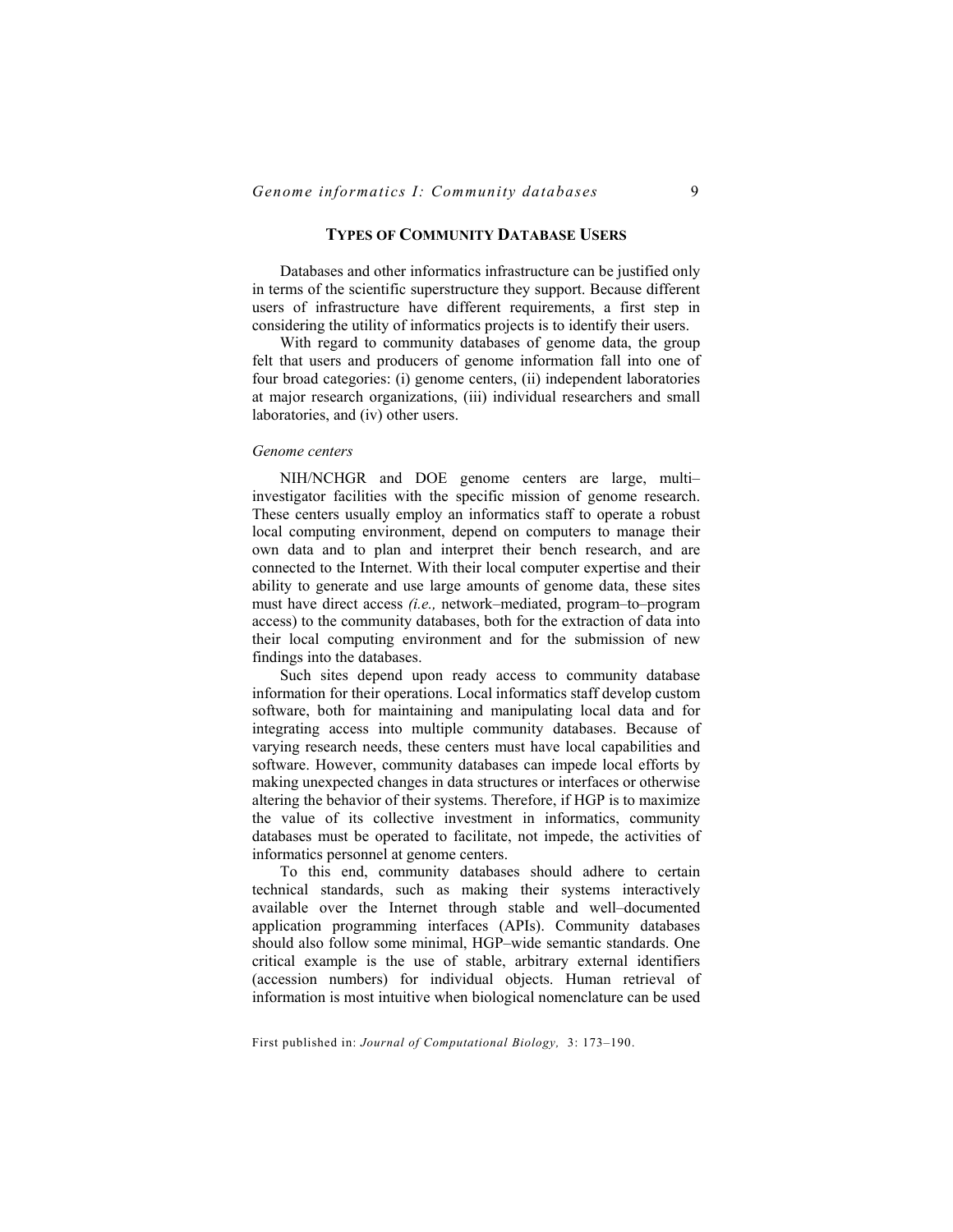as identifiers. However, periodic revision of biological concepts causes automated retrieval systems to fail if biological nomenclature is the only way to identify data objects. Automated systems cannot work reliably without accession numbers.

In addition, individual community databases must be charged with collecting, maintaining, and distributing information that shows how data objects in their system relate to data objects in other systems. An embarrassment to the HGP is our inability to answer simple questions such as, "How many genes on the long arm of chromosome 21 have been sequenced?"

# *Independent laboratories at major genome research organizations*

These laboratories are smaller than centers and may not have a dedicated local informatics staff. They may have access to shared computational resources provided by their department or host institution. The host institution probably has Internet access. The laboratory may have direct Internet access and, if not, probably has indirect access through some shared institutional computers.

These laboratories need access to community databases and will also be providing data to them. The need for electronic, query–level access that integrates across community databases is especially pressing and will be increasingly important. Because these labs do not have dedicated computer staff, they usually work through interfaces provided by the community databases or perhaps through shared systems developed at their host institution, but not under their control. They may produce enough new data to require some kind of electronic data submission, but less than the bulk transfers required for genome centers. These laboratories will require computer tools to help them build and annotate their submissions, and to provide updates, corrections, and other improvements to data already submitted.

# *Individual researchers*

Individual researchers who are not part of a major research center may have only limited access to powerful computing facilities, even on a shared basis. Their organization may have an Internet connection, but their own facilities are frequently not directly attached to the local organizational network, resulting in network connection only by dial– up to a networked computer.

Although individually these laboratories may not be involved in large data transfers, collectively they produce much important information. The workers need access to computerized tools that will operate on PCs or Macintoshes to assist in preparing data for database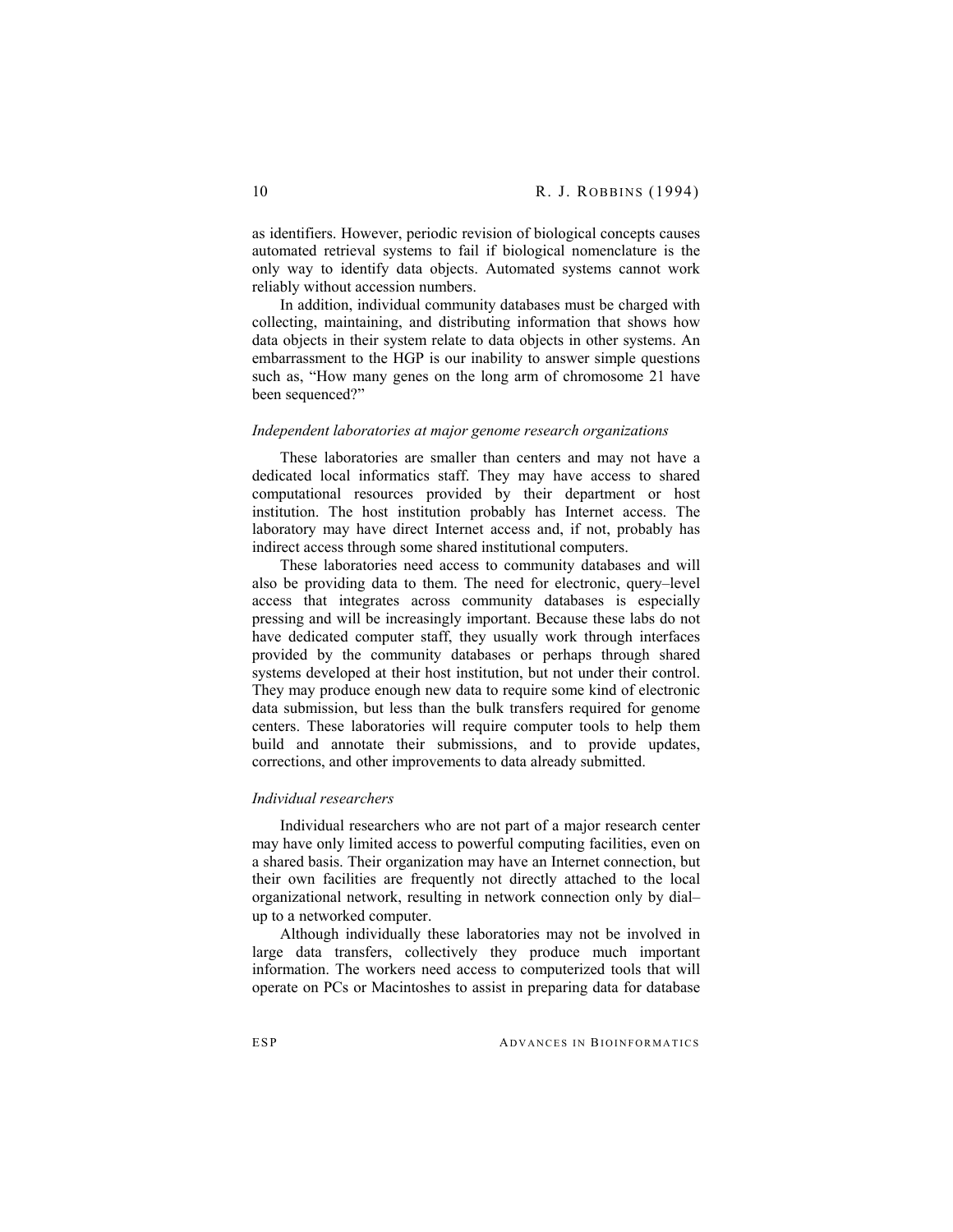<span id="page-12-0"></span>submission. They will also need tools for integrated access to multiple community databases. Because their access will be only through formal interfaces developed by others, often without access to any on–site technical assistance, these workers need very robust, easy–to–use systems to assist them in interacting with the community databases.

Some of these laboratories may be housed in institutions that do not have Internet connectivity or even local area networking. Such workers need help in convincing their institutions of the need for network access.

#### *Other users*

Increasingly, educators and students in higher education (and even in high schools) are making use of genome information. These individuals have widely varying access to computer facilities and to networks. Because they use the information for pedagogical rather than research purposes, their needs for on–line help, browsing tools, and explanatory documentation are acute. Although the ultimate justification for the development of community databases must be in terms of the science, research, and practical developments that they support, the needs of educational users should not be forgotten. All future researchers will pass through the educational system, and training in the use of these systems will become an increasingly necessary and routine part of biological education.

Furthermore, genome data will increasingly be needed by clinical centers and genetic counselors. Other individuals may wish to access genomic information for a variety of reasons.

Although less sophisticated users must be supported, community databases and access methods must not be designed to meet their needs only.

# **USER REQUIREMENTS**

#### *Responsive databases*

Community databases must meet user requirements and respond to changing needs. For this to happen, every community database should be subject to independent peer review and regularly evaluated by an independent panel of experts. Mechanisms must be in place to allow advice to flow readily from the community to public database operators.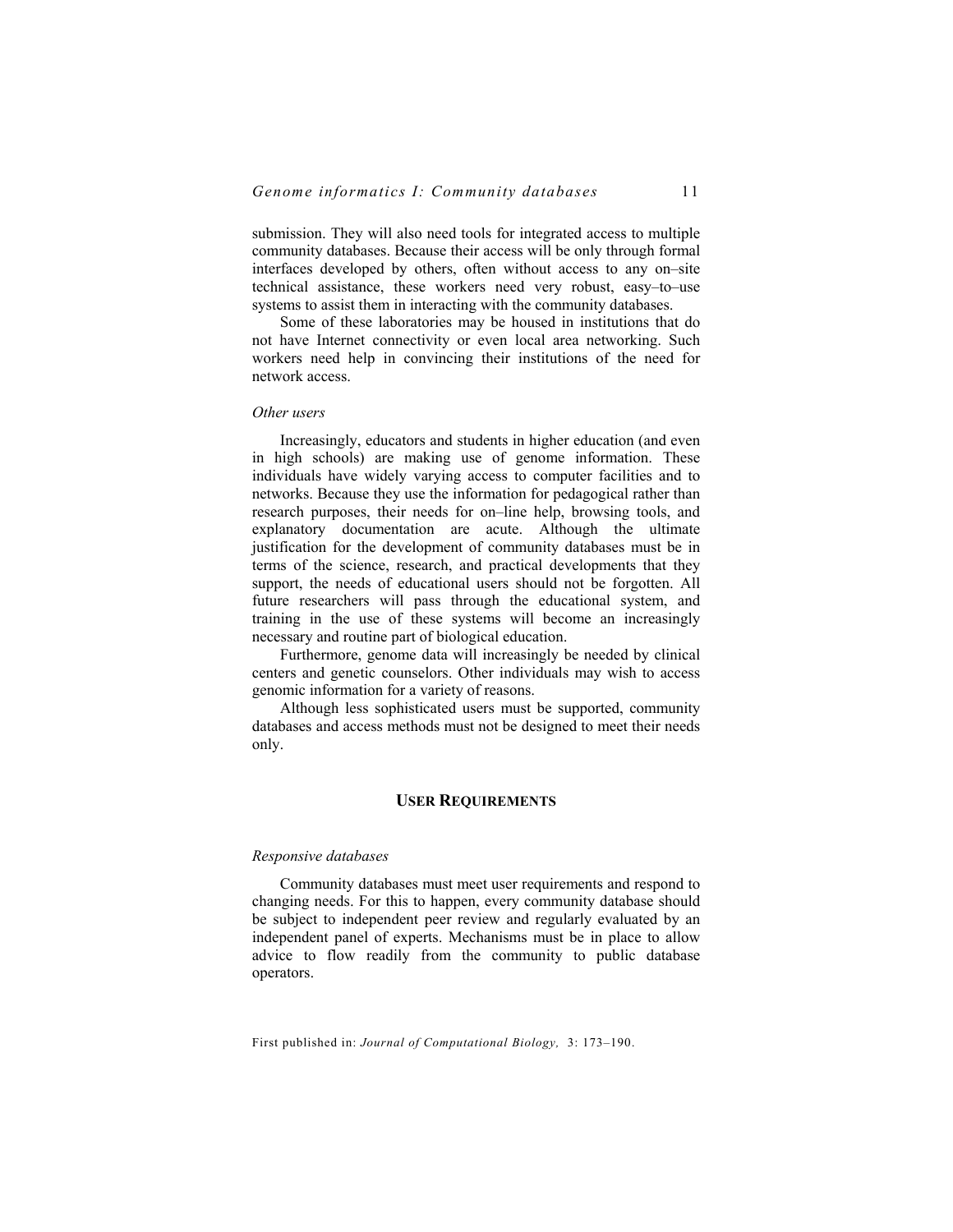#### *Internet access*

Routine data submission, data retrieval, and data analysis will work best through the Internet. Serious producers and consumers of genomic data will require Internet access. The genome community should work with other scientific and medical disciplines to increase awareness of Internet importance. Access to the Internet should be assumed for computational genome work. DOE and other agencies should strive to gain access for those who do not have it, rather than develop special technologies to accommodate them.

# *Complex queries*

Complex queries are becoming more important as user sophistication increases and databases are used for data discovery. Initial use of sequence databases was often for the simple query of, "Has my new sequence been submitted before?" As more information is obtained from the genome project and other research efforts, complicated queries will become increasingly useful and needed. Answering many queries will require simultaneous, coordinated access to multiple databases (*e.g*., queries that cross GDB and GenBank).

More support for complex, multi–database queries will require major efforts toward improving the integration and interoperability of community databases. Community database providers should work to meet these needs, and agencies should support these efforts. Incentives must be provided to community database operators for their local efforts to ensure database interoperability. All community databases should be available online through some directly accessible API. An API allows users to develop their own custom programs that can directly extract and manipulate data from community databases. Without an API, researchers must spend excessive time manually identifying, extracting, and formatting data from community databases before further analyses can begin.

#### *Ad hoc queries*

Databases must be designed with standard interfaces that permit the easy retrieval of answers to common questions. However, software developers cannot predict all present and future needs, so community databases should also permit ad hoc queries not accommodated by the standard interface. Such query capability should be unlimited, in that users should be able to obtain answers to any reasonable query that is, in principle, answerable from the contents of the database.

Unlimited ad hoc queries are possible only if databases provide technical support for them. This can be done, without a major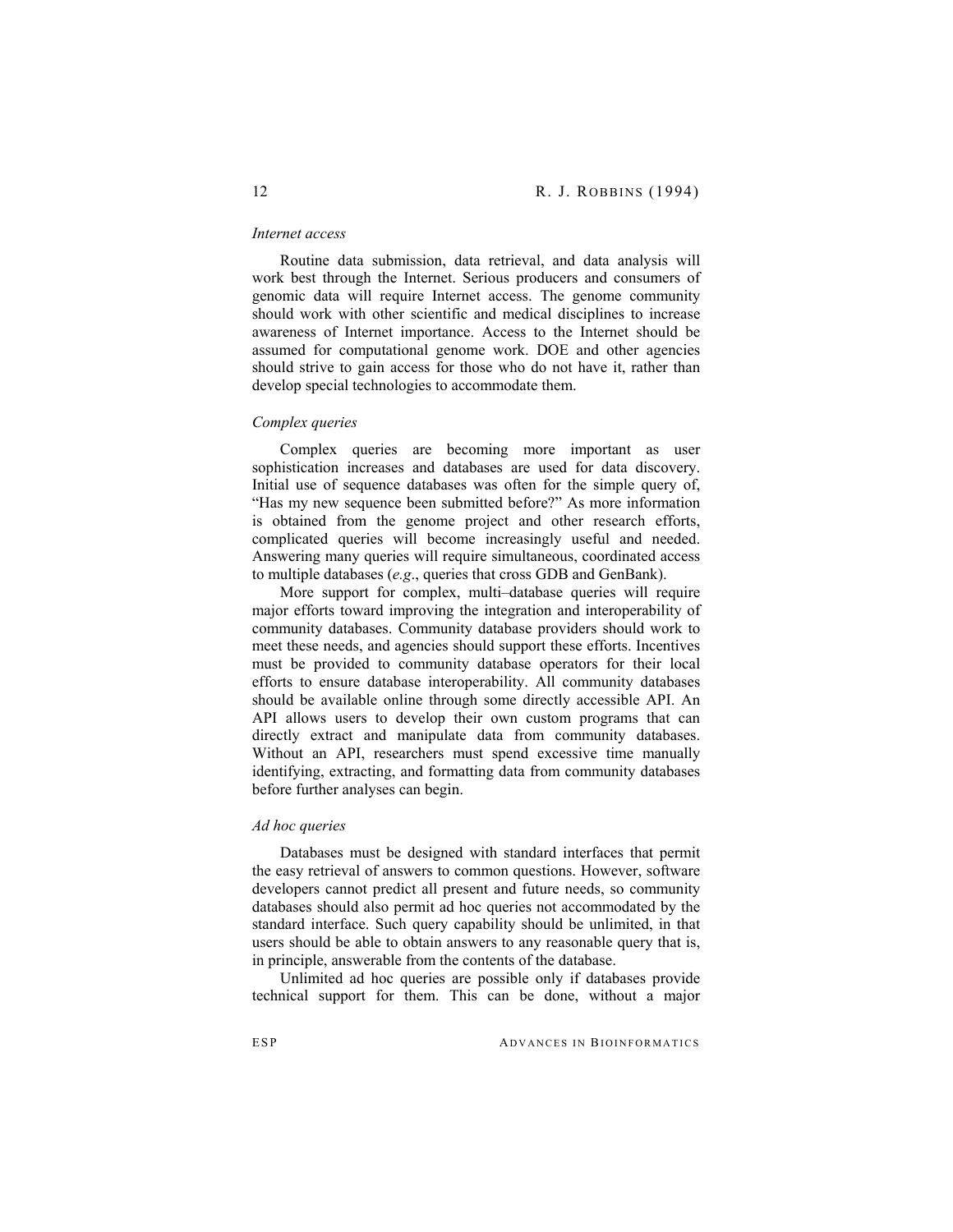<span id="page-14-0"></span>development effort, by taking advantage of commercial database systems that provide a query–language interface. In addition to making ad hoc queries technically possible, community databases must also make them practically feasible by providing enough documentation and training to allow users to formulate meaningful queries.

At present, all relational databases provide a standard query language, SQL, whereas object–oriented databases offer only product– specific query languages or none at all. At the same time, the richness of object–oriented data models makes these databases attractive for genome work. Thus, the goals of supporting ad hoc queries and of achieving a better data model are in conflict.

#### *Integrated analytical. tools and databases*

To use the information in community databases, users require software for analysis and synthesis. These should be incorporated into suites of software tools and servers that can run across the network, both to extract the necessary data from the databases and to perform the actual analyses. Developing such integrated systems cannot be done unless community databases and software tools provide external arbitrary identifiers, documented semantics and schemas, shared data concepts, and APIs.

## *Integrated community databases*

As multi–database queries become more important, users will require access to integrated views of data from multiple databases. Choices among alternate interfaces and software that link databases will also be needed. Database links (*i.e.*, connections between objects in different databases) should be able to scale up to the large amount of biological information that will be incorporated in them. These links should also be as inherently unrestricted as possible in permitted queries. Ultimately, biologists should not have to know where data are **located** 

#### **DATA SUBMISSION AND CURATION ISSUES**

Even if great success attends genome bench research, the overall HGP will be viewed as less than a success if users are unable to share their findings with others by submitting their data into robust community databases in an easy and timely fashion. If repeating experiments becomes easier than locating previous results, genome informatics will have failed.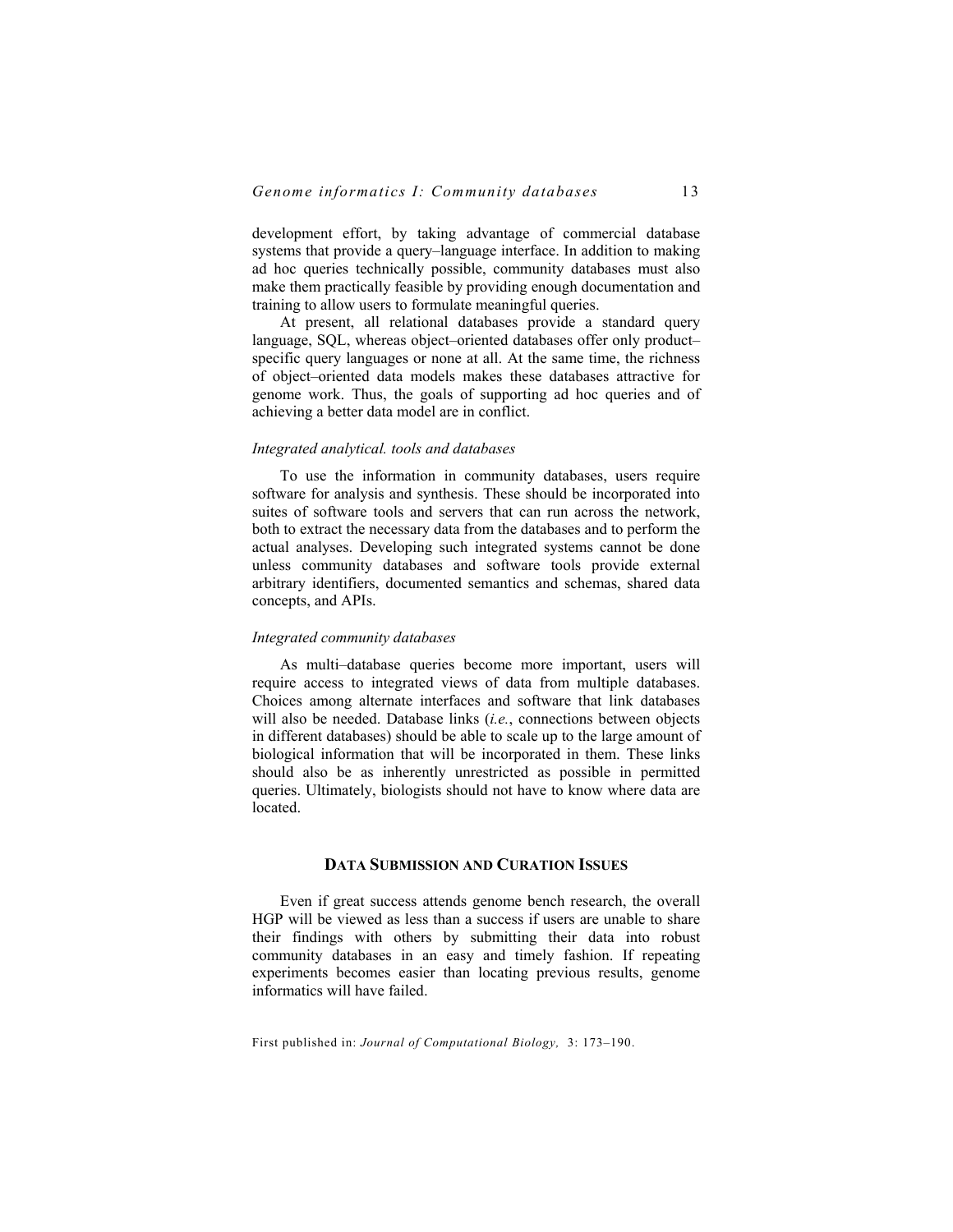In addition, scientists must be able to trust information quality in the community databases and to obtain useful data from them easily. Systems for improved data submission and curation will be greatly needed.

# *Data submission and accession*

Sequence databases were developed before HGP became a formal program. Initially these databases functioned in a manner similar to the production of review papers –– experts read the literature to extract, then interpret, previously published findings. This worked well enough when data volume was very low, but by the mid 1980s the nucleotide sequence databases had a year–long backlog of identified but not–yet– accessioned data. At the time, two proposals for remedying the backlog were made: (i) speed journal scanning by reducing sequence annotation and tying the scanning to other on–going activities such as the preparation of MedLine and (ii) develop tools to allow researchers to submit their data directly to the databases. By 1991, direct data submission had solved the backlog problem. For example, the GenBank backlog had disappeared and the time necessary to accession an entry had dropped from months to days.

Also, for the first time direct data submission allowed editorial review and other quality control over sequence data. Directly submitted data could be subjected to a suite of analytical software to identify potential problems (ORFs that didn't translate as claimed, the presence of vector sequence, *etc*.). Results of these analyses could be returned to the researcher, who could then respond with an improved submission, as appropriate. This effectively replaces three error–generating steps (preparing data to send to the journal, typesetting the journal, and scanning the journal) with one error–correcting step. Compared with journal scanning, direct data submission gives better data faster. The continuous improvement of methods for direct data submission and curation must be a key goal for genome informatics.

With genome research, data are generated with components that need to be submitted to multiple databases. A coordinated research program at a genome center might well generate nucleotide sequences, new markers, raw and integrated maps, cDNA partial sequences, clone information, and other data that are now published through a number of different databases such as GenBank, dBEST, GDB, ATCC, and others. Genome centers would be unnecessarily burdened if they were obliged to prepare their data for multiple databases and to take responsibility for the validity of links among related elements in all the databases. Community databases should never require researchers to resubmit data directly to them if the same data have already been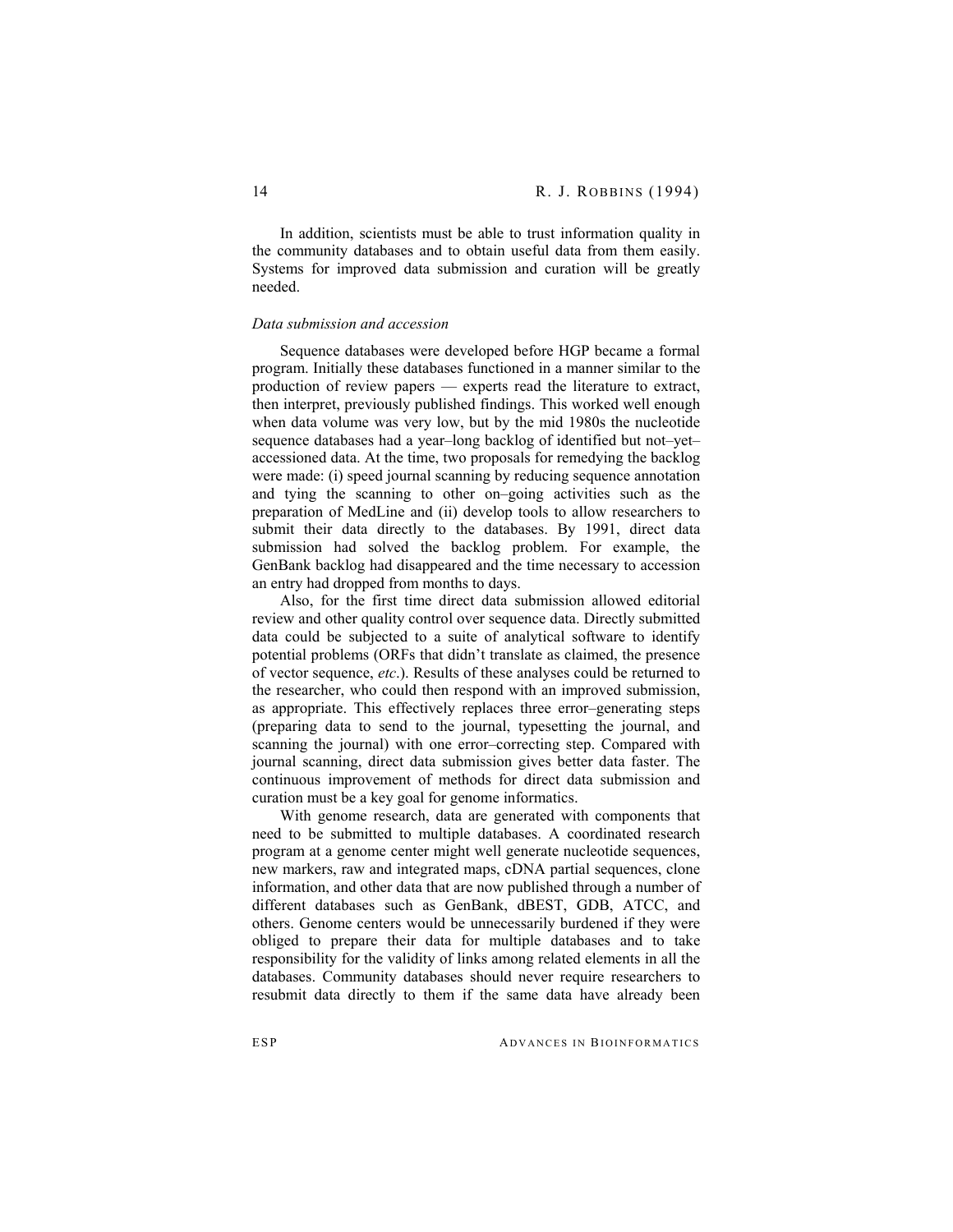submitted to another community database and can be obtained through a coordinated transfer.

Developing and perfecting coordinated direct data submission methods for all genome databases must be a high priority. Attention must be directed both toward developing easy–to–use systems for low– volume data producers and highly efficient bulk transfer systems for major centers. In principle, any biologist should be able to submit research results to multiple appropriate databases with a single electronic transaction. Achieving this goal will require coordinated oversight of all genome–relevant community databases.

Although the HGP does not fund gene function or related studies, such data must be captured in a useful way if the genome project is to be truly successful. Genome researchers, funding agencies, and the entire biological community should ensure that an infrastructure is in place to capture this type of data.

#### *Genome centers*

Genome centers have special needs for submitting their data into community databases. Because their data will be stored locally in electronic form, submitting data to community databases through completely automated means must be possible. Tools must be available to assist these organizations in preparing their data and appropriate annotation and documentation for submission. Given the volume of data likely to flow from such centers, community databases must be especially sensitive to the needs of these organizations.

To ensure data quality, many community databases rely upon external editors or curators. Increasingly, community databases are developing means for allowing data submitters to correct, update, and otherwise curate entries they submitted previously. This service is essential now for large centers and will become increasingly important for all researchers.

#### *Linking data publication with paper publication*

Database submission of sequences and protein structures is now required by many journals before publication of related papers. At the Chromosome Coordinating Meeting, 1992 (CCM92), some suggested that submission of genes, alleles, and maps be required as well. Enforcing such a mandate requires that professional societies, editors, and journals cooperate and that authors be able to document their submissions. Relevant databases now assign accession numbers to deposited sequence data, allowing authors to cite these accession numbers as proof of deposition. Other databases, such as GDB, have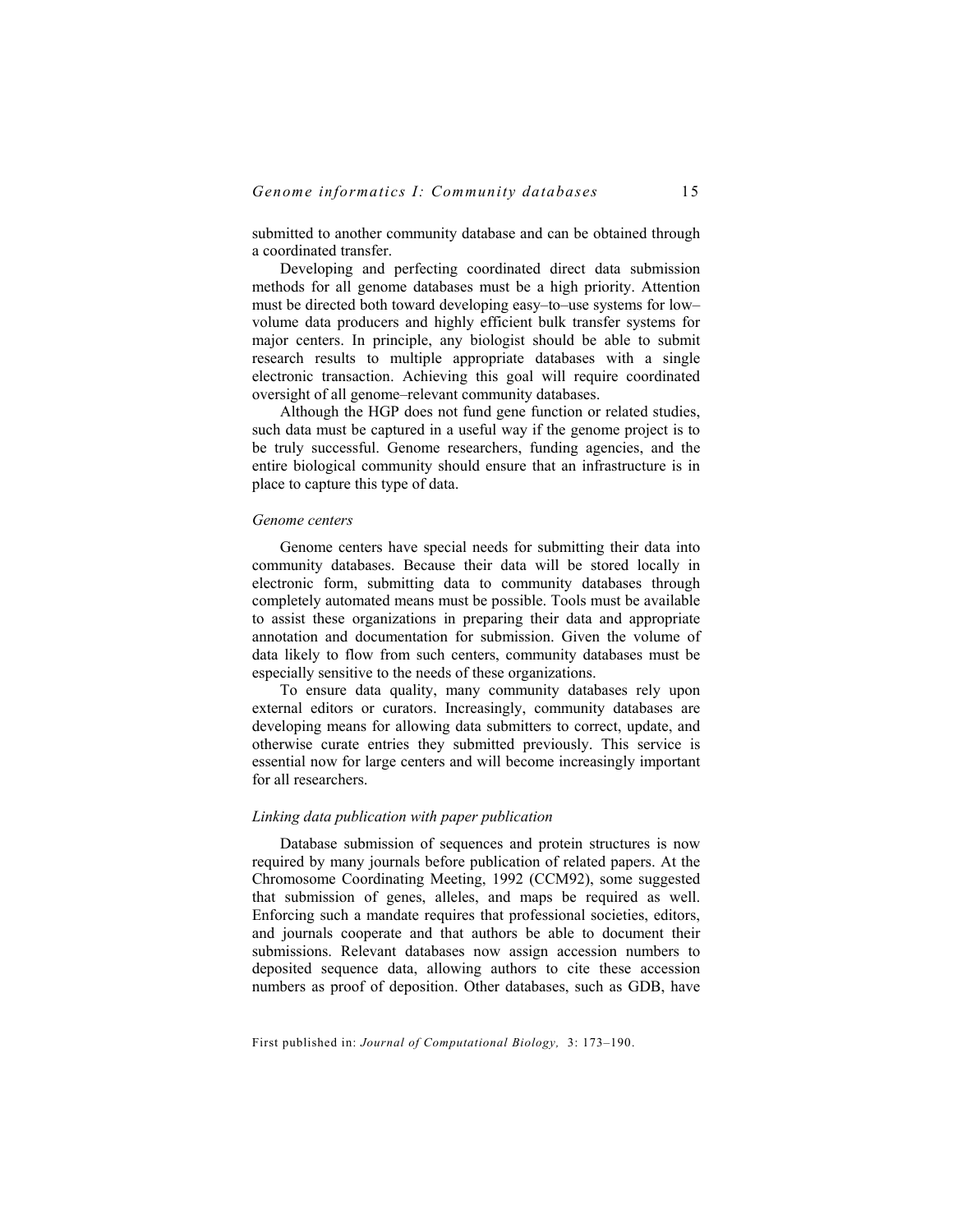<span id="page-17-0"></span>recently implemented the accession number system that is helpful in making data submission a requirement for journal publication.

At the very least, any journal article that can contribute annotation information to database entries should include relevant accession numbers with its keywords and its MedLine reference.

#### *Data curation and quality control*

As databases take on a role similar to the primary literature, curation will become increasingly important. Tools are needed to allow and encourage data submitters to take responsibility for the continuing quality of their submissions. Curators must be appointed to oversee long–term quality and consistency of data subsets in community databases. A new professional job category, not unlike museum curators, may develop for these databases. Professional database curators and tools for direct author curation should be supported.

## **COMMUNITY DATABASE REQUIREMENTS**

Considerable discussion was held on basic requirements that must be met by genome databases to support various user needs. Although discussions were wide ranging and vigorous, several consensus concerns emerged.

# *Database interoperability*

Achieving coordination and interoperability among genome databases and other informatics systems must be of the highest priority. We must begin to think of the computational infrastructure of genome research (indeed, of biological research) as a federated information infrastructure of interlocking pieces. The distributed nature of biological research will require the development of multiple software and database projects. However, if we permit the luxury of independent efforts that do not productively interact, financial costs of systems development will be too large. In addition, rogue projects that do not successfully interact with other databases will lead to large scientific losses associated with unlinked data. Users must be able to retrieve related data from multiple databases such as GDB, PIR–International, Medline, PDB, and GenBank without having to make separate queries to the databases and then integrate the results themselves.

References to appropriate literature are a key component of any scientific database. MedLine could provide this information for the genome project, if it were available through an on–line API. However,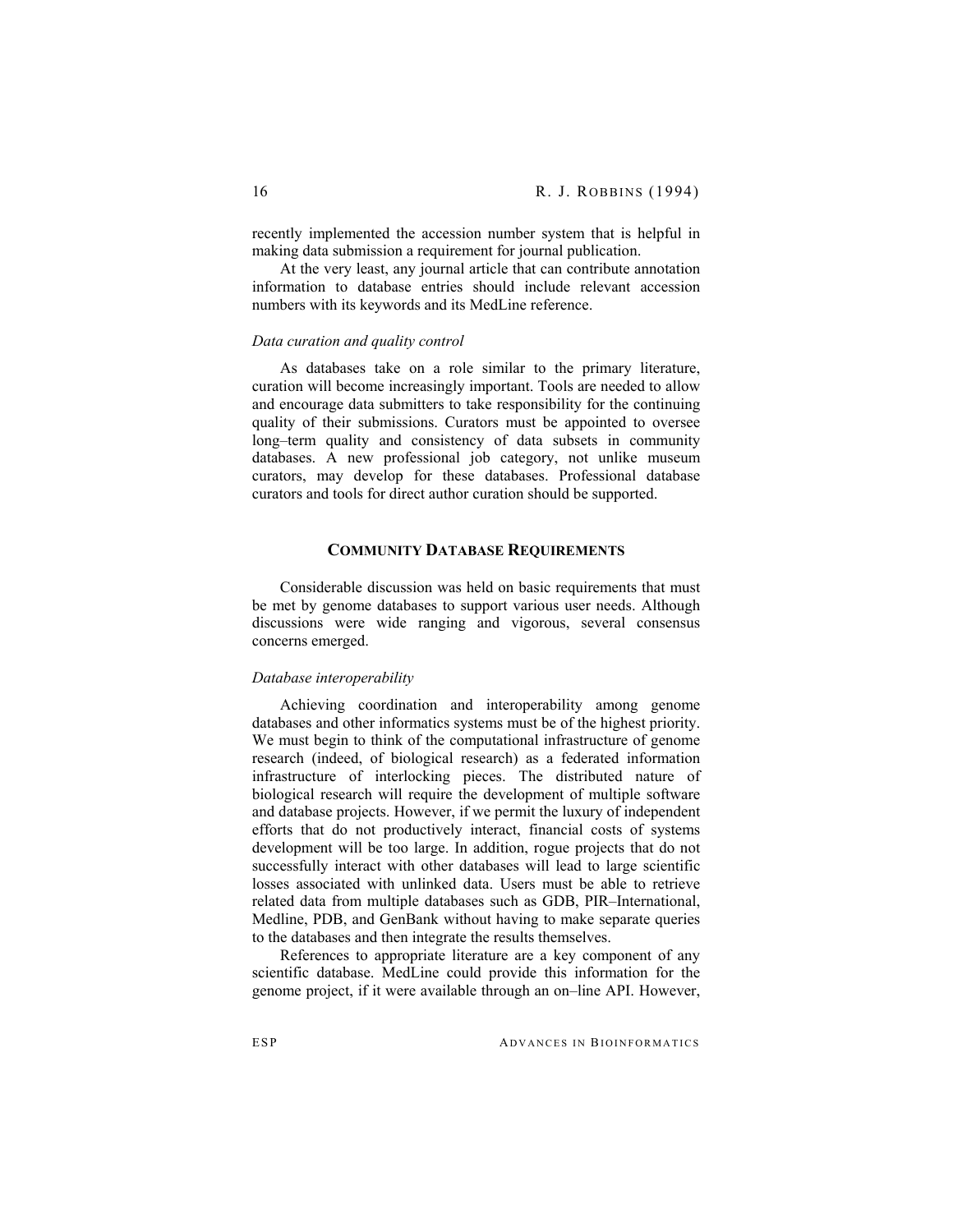the current design and operation of MedLine renders it inadequate as the primary source of scientific literature data in a federated information infrastructure. The lack of an on–line, software–searchable MedLine means that each community database must duplicate some aspects of MedLine data and functionality.

The need for interoperability will increase so that database interoperability within just one research domain *(e.g.,* the HGP) will not be enough. Workers will need integrated access to a variety of biological information. For example, DOE considers studies on gene products and their functions as outside the domain of the DOE genome project. However, if the results of the genome project were never linked to an understanding of the function of gene products, then other researchers might reasonably feel that much of the value of HGP had been lost.

Major modifications to existing computer systems can be expensive. Therefore, if database interoperability is to increase over time without the need for periodic reengineering of existing systems and connections between different systems, community databases should be generically designed for interoperability. With present technology, achieving database interoperability requires both semantic and technical consistency among projects.

For minimum semantic linkage, the same unique identifiers must be used for the same biological objects in all interoperating databases. This is best accomplished if participating databases provide stable, arbitrary external identifiers (accession numbers) for data objects under their curation. References to these objects in other databases should always be made *via* accession numbers, not *via* biological nomenclature. Linking data objects between databases requires that the other objects be identifiable (accomplished *via* accession numbers) and relevant (accomplished *via* semantic consistency). Although perfect semantic consistency is probably unattainable, certain activities would be helpful. Community databases must document the *semantics* of their systems. A recurring problem is the existence of differing semantic concepts in different community databases.

The granularity of database objects also affects semantic linkage. For example, GenBank objects are reported nucleotide sequences and GDB objects are genes. So long as reported nucleotide sequences are about the size of genes, linking objects in the two databases is conceptually straightforward. As reported sequences increase in size, however, problems arise. When multi–megabase (or even whole chromosome) sequences are reported, linking them to GDB genes will provide little information.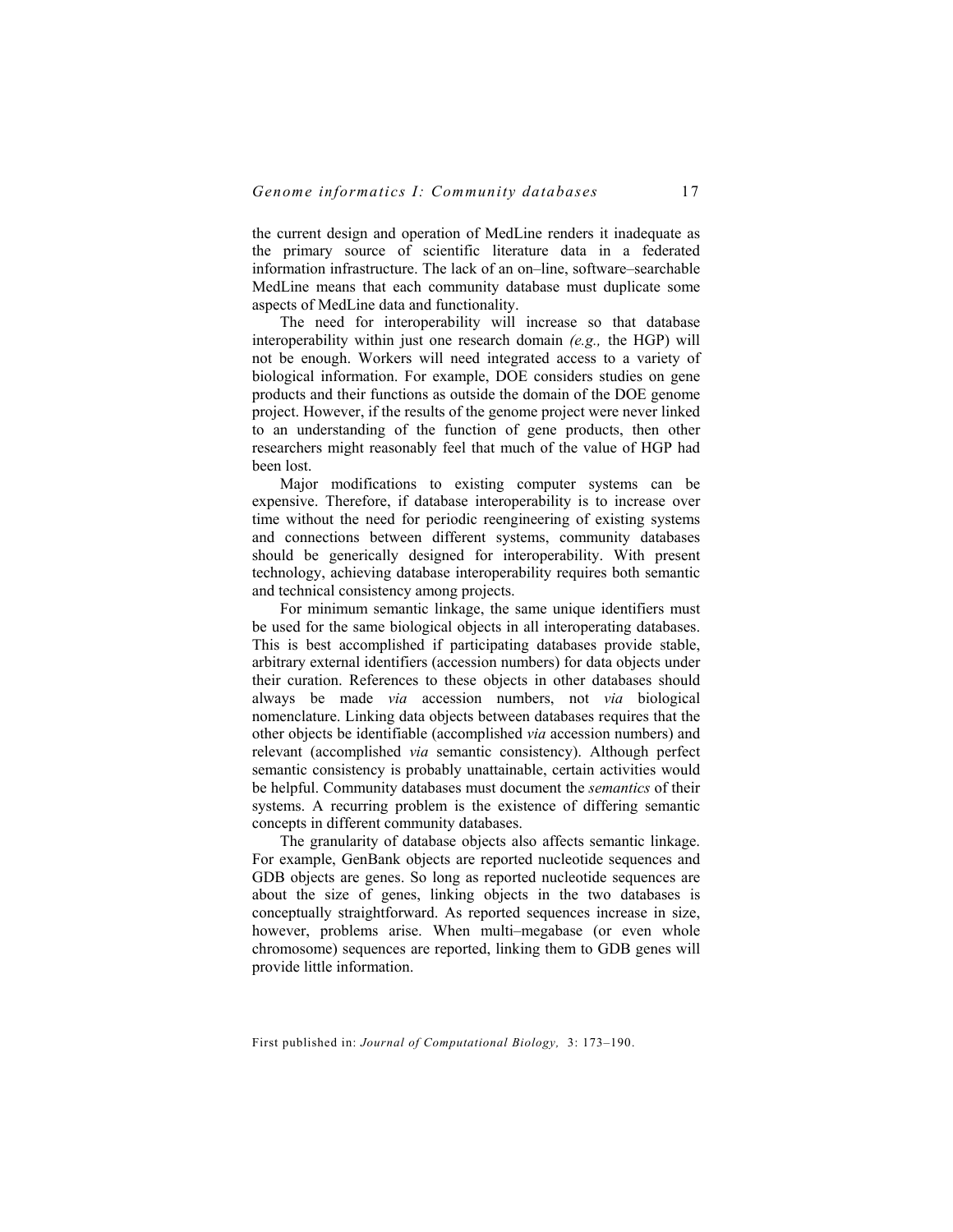For minimum technical linkage, the participating systems must present similar APIs to the Internet. At present, this is most cost– effectively achieved when all the interoperating databases are implemented as relational databases that support Internet SQL queries. Ideally, community databases should be (i) *self–documenting* (offer an on–line data dictionary and other documentation), (ii) *stable* (undergo schema change only rarely and then only after ample warning), and (iii) *consistent* (use federation–wide semantics). Note, however, that the goals of stability and consistency are in conflict with that of maximum responsiveness to changing community needs.

At present, local incentives often work against interoperability. Of the major community genome–relevant databases (GDB, GenBank, PIR–International, PDB), no two are funded by the same program, advised by the same advisors, or otherwise coordinated. This poses a great risk to the long–term success of HGP. Coordination among genome–relevant community databases is essential.

Because funding of community databases is always limited, interoperability issues may not rise to the top of local priority lists when so many other needs are pressing. Periodic peer review panels that include end–users who are frustrated by a lack of connections among the data are one incentive, albeit a small one, for database providers to attempt integration of databases. If the interoperability necessary for the success of the genome project is to occur, DOE and others will need to take steps to create high–priority local incentives for interoperability.

# *Standard data–transfer formats*

HGP findings, generated in many laboratories around the world, must be transferred electronically from site to site. Because data will never be stored identically at all sites, some means for electronic data translation and transfer will be needed.

If each pair of sites wishing to exchange information developed a customized exchange process, great inefficiencies would ensue. For example, if customized pair–wise procedures were developed to allow 10 different sites to exchange data, 45 different data–translation procedures would be needed. However, if all sites could agree upon a common data–transfer format, then only 10 translation protocols would be needed. In general, if we let  $n =$  the number of sites and  $t =$  the number of required translation protocols, then for custom pair–wise procedures the number of required protocols is given by  $t = n(n-1)/2$ , but with a common format  $t = n$ .

The development of appropriate data–transfer formats will facilitate a federated information infrastructure. Appropriate industry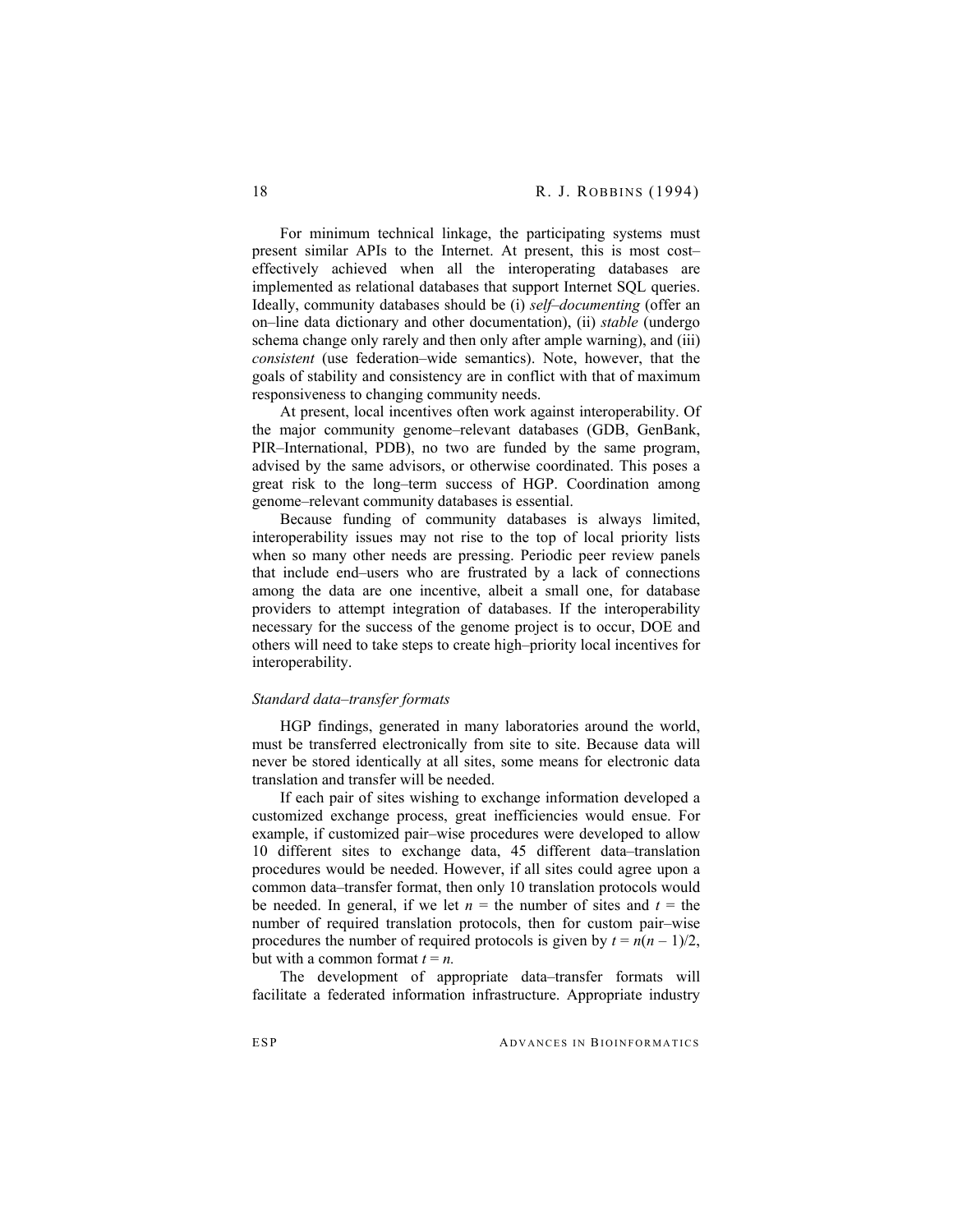standards (present and likely future candidates) should be considered whenever applicable, but care must be taken in choosing and applying standards so that the genome project will not be hobbled by the selection or misapplication of an inappropriate industry standard.

# *Data distribution versus data exchange*

The development of common data–transfer formats alone, however, will not solve the data–transfer challenges of HGP. To see why, we must first distinguish between mere data distribution and true data exchange. Data distribution involves the unidirectional movement of data, with no expectation that it will ever return to the sending site. In this case, the sending site is responsible for maintaining the data and for distributing it to other sites for use. If the receiving sites cannot use or accommodate all the data or its components, they simply discard the excess. True data exchange, on the other hand, involves a shared responsibility for data maintenance and the expectation of repeated exchange without loss or corruption.

Although a common data–exchange syntax is necessary for data– exchange, it is not sufficient. Using the data effectively requires understanding it, and that requires a common data semantics, without which some (or all) of the information will be lost with each data transfer. True, loss–free data exchange can occur only if participating databases first achieve some kind of semantic parity. The simplest way would be for one of the databases to adopt wholesale the internal semantics of the other. This, however, is often impossible to achieve in practice, because many differences between databases derive from real needs by local users to see and use data in particular ways.

Semantic parity might be achieved while maintaining different local views if databases employ common internal data structures to achieve parity and different external data views to meet local needs. However, this approach may also fail if yet another local view is required. The point here is not that "a lowest common denominator" approach is the solution, but rather that the problem is hard. Achieving semantic consistency in a federated database remains a major challenge–one that can never be met simply by adopting syntactic standards for data transfer. Instead, each participating database will be obliged to incorporate the requirements of federation participation into its local design decisions.

This discussion illustrates some important truths about database design. To meet specific needs of many users, databases may have to employ internal data structures that individual users consider too complex. User needs must guide the design of the system's external behavior, but user opinions should not be allowed to dictate internal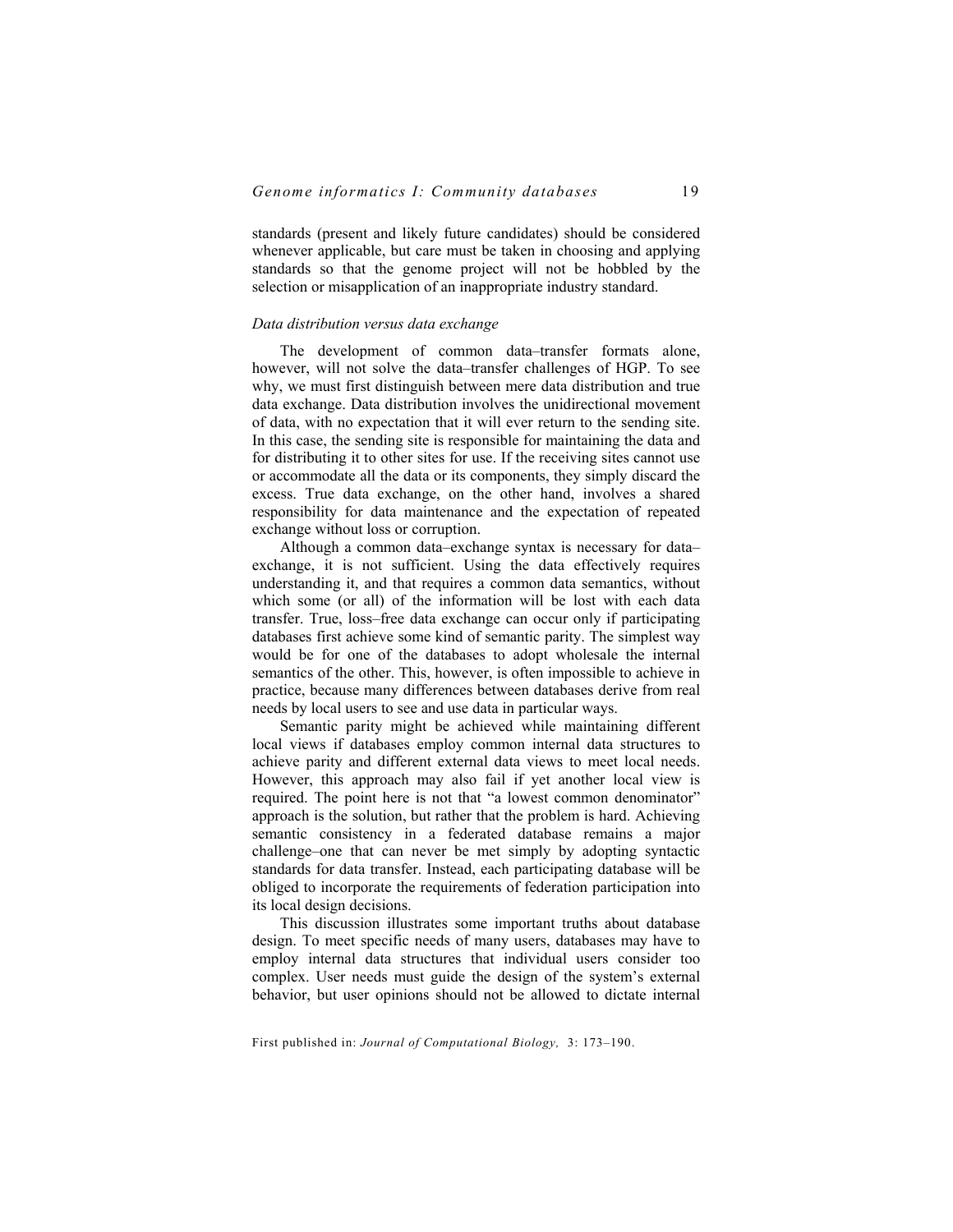data structures, which should be designed to accommodate diversity, to support local requirements for viewing data, and to facilitate participation in a federated information infrastructure.

## *Appropriate system architecture*

If a federated information infrastructure is to emerge, participating systems must follow a common system design plan involving a layered, modular architecture and distributed databases. The infrastructure should permit a client to pass queries transparently through multiple databases at different locations.

The explosive growth of networking systems has shown that modular architectures, with well–defined interfaces between modules, allow great flexibility in developing nicely coupled systems that are also capable of evolution and growth. Layering for data input into genome databases could involve the development of standard data– input systems that work against a standard input file structure. Then, electronic data submission software could be written to produce those standard files as output. On output, providing an API allows various third–party layers to be developed into one or more underlying databases. Ultimately, a knowledge–base layer could reside on top of other layers.

Until distributed database technology matures, community databases must have only a few central sites where data entry and editing are done. To ensure prompt and robust access to data and services, multiple satellite database and server sites will be needed. So that users do not have to "shop" for the most current version of the database, different remote sites will need to be kept updated and current.

To facilitate incorporation into the larger federated information infrastructure, individual participating databases should follow a common architecture and design. At minimum, databases should be a multi–user, networked, client–server system with a stable, documented API for the server. Community databases should be robust and constructed of industry–standard commercial products. Needed support for ad hoc queries is possible only if the system provides some sort of standard query language such as SQL.

At present, only relational database products meet all these criteria. However, the richness of the data models in object–oriented systems has led some to believe that they will be of increasing importance as they mature into commercial products and acquire support for ad hoc queries. On the other hand, the lack of an underlying formal data model, coupled with problems that attend queries cutting across the object hierarchies of an object–oriented schema, lead others to remain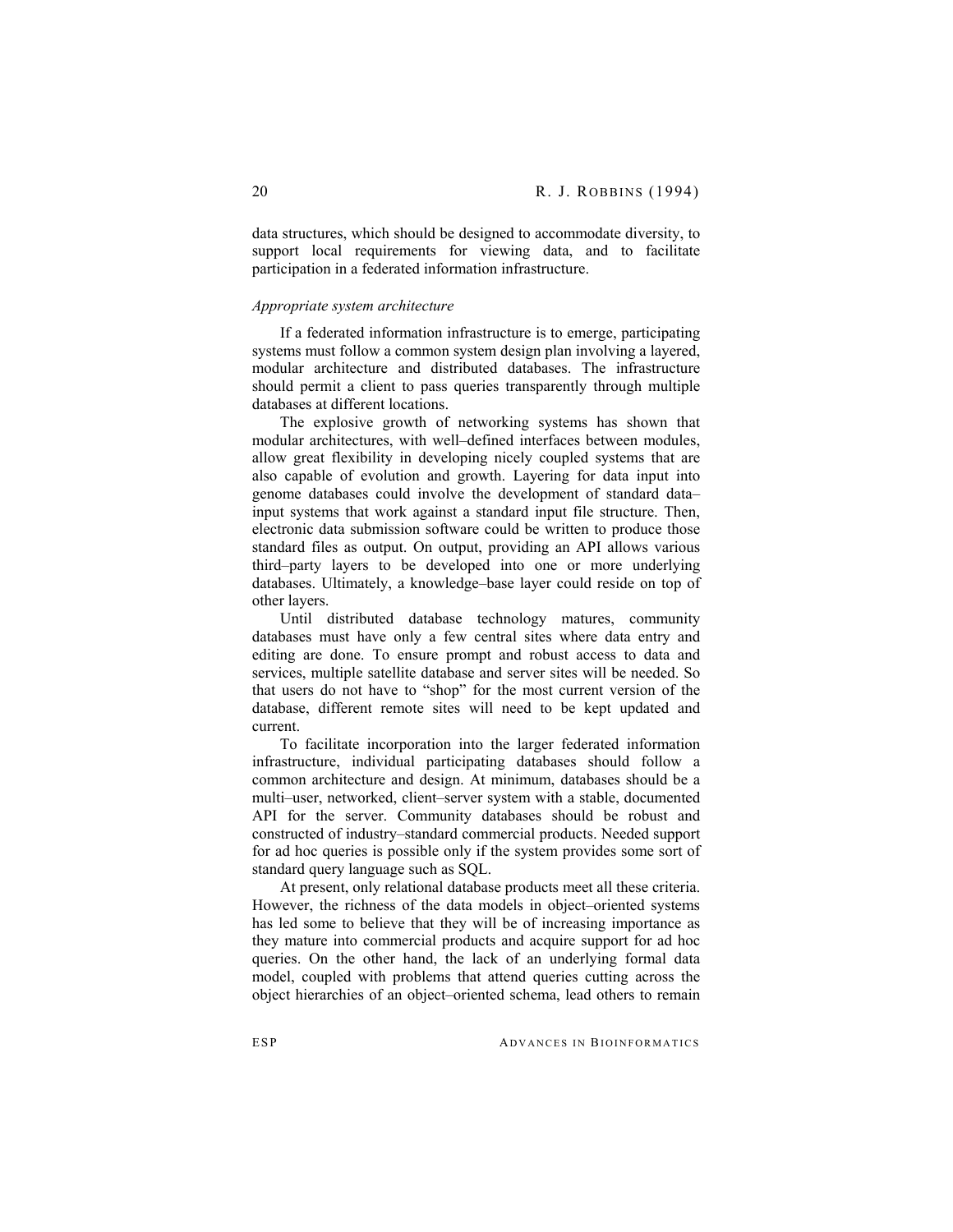cautious. With relational products acquiring object–like properties and with object–oriented systems able to communicate with relational systems, any shift of genome informatics into object–oriented methodology is likely to be gradual and evolutionary, with hybrid models playing a significant role for some time.

# *Support for high data volume*

The collected data presently in genome community databases represent just a few percent of what will be produced by the completion of the genome project. Community software systems must be designed to scale up gracefully over several orders of magnitude as data flow increases. Community software tools must allow machine–readable input and output, since manual data handling simply will not scale over the expected increases in data flow. In addition, the conversion of data format from that required by one analytical program to that required by another is too labor intensive. We need standardized data–file structures so data may be prepared automatically for analysis by many different software tools.

## *Improved data models*

Historically, informatics projects have developed their own data models to accommodate data being absorbed into their systems. In general, the older the project, the more inadequate its data model. This is true in part because of changes in science rather than inadequacies of the developers. For example, GDB inherited much of its data model from the HGML project at Yale, whose support for Human Gene Mapping workshops GDB was required to duplicate. In consequence, the primary mapping database of the HGP is based upon an inadequate data model that does not appropriately reflect changes in mapping technology that have occurred in the last few years. This is not meant to single out GDB for specific criticism because other community databases also have problems with their data models.

Data models for business data systems must reflect the practices of the business. If a proposed change in policy would be too costly to implement in the business database, the change may be deferred as a matter of policy. No such luxury exists for scientific databases, which need to reflect our understanding of the real world. When research advances change our perception of the real world, our databases must track the change or become inadequate. The effect of these advances can be reduced through careful planning in database design, but they can never be eliminated. Therefore, DOE and other agencies must recognize that all community databases will periodically require major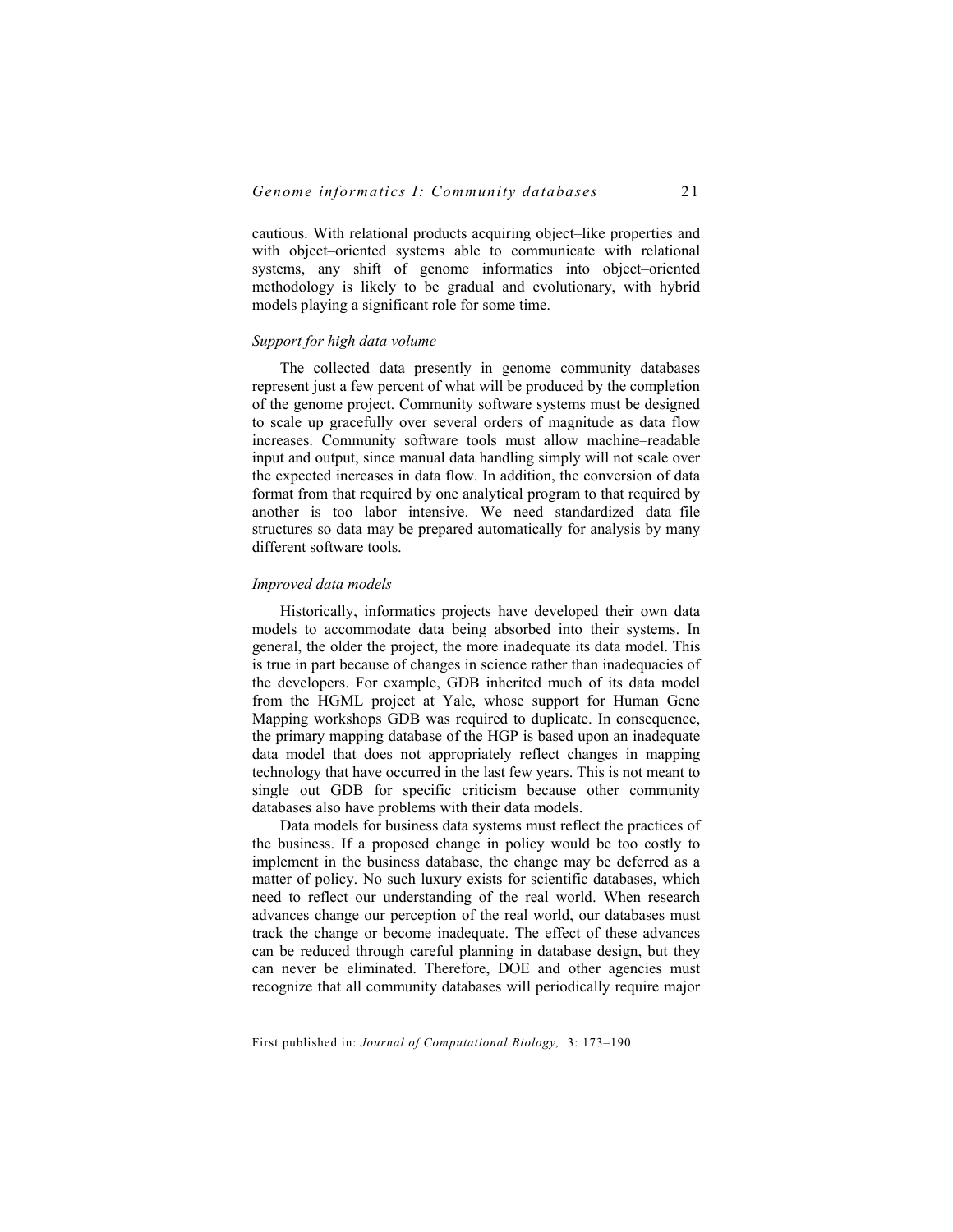redesigns. The idea that a "properly designed" scientific database should never require modification is simply false.

Many different community databases have overlapping data– modeling problems. For example, all scientific databases need to connect their stored observations to some kind of citation, so they require that a portion of their data models accommodate literature and other citations. Having each community database develop its own solution to these overlapping problems is inefficient. In addition, community databases regularly need to reference the contents of other databases. This is done well only if the other data model is well understood and semantically consistent with the local model.

For these and other reasons, the development of a federated information infrastructure for genome research will require the development of common high–level data–model concepts. Although a single data model spanning all the federated databases is neither possible nor desirable, DOE and other agencies should promote improved, shared data models in those cases where shared concepts are essential for database integration.

#### *Technical standards*

Participating systems must be designed for interoperability and portability. This requires adherence to design standards, use of industry–standard hardware and software, and avoidance of bleeding– edge technology. Community databases will need to work with the National Institute of Standards and Technology and the appropriate International Standards Organization committees in developing the required standards in genome data and remote data access (RDA).

DOE and other agencies must assume a leadership role in developing and promulgating standards appropriate to HGP. Standards cannot evolve without centralized attention and efforts to facilitate consensus. Adherence to standards is usually of greater importance for the success of the overall federated system than for that of local systems. Therefore, DOE and other agencies must work together to ensure that local incentives are in place at sites whose participation in the greater federation is essential. The goal must be the adoption of minimum interoperability standards, so that adding a new database to the federation would be no more difficult than adding another computer to the Internet.

# *Semantic standards*

A truly federated information infrastructure cannot be achieved unless some minimum level of semantic consistency exists among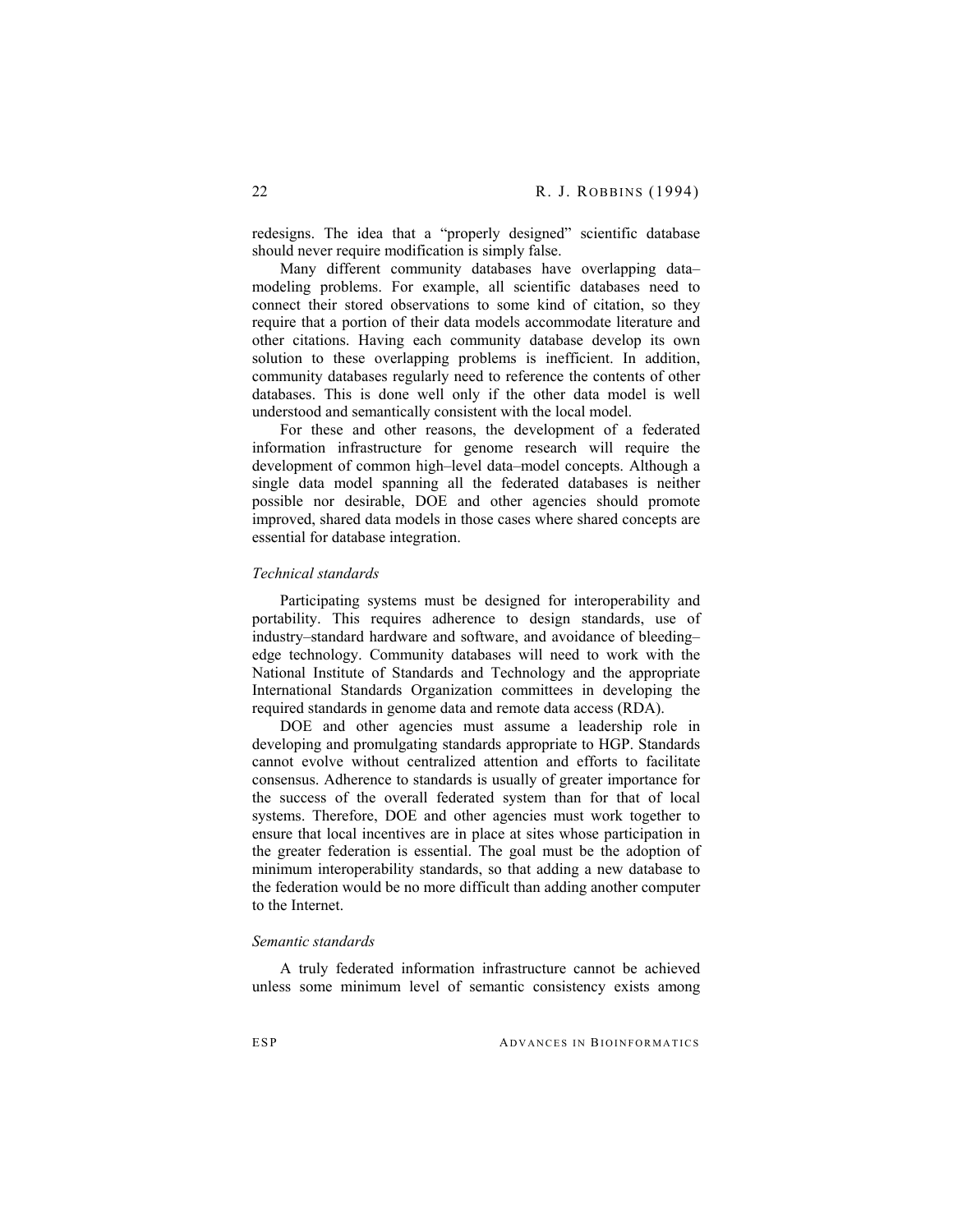participating systems. No amount of syntactic connectivity can compensate for semantic mismatches.

For example, information about human (ß–hemoglobin can be found in several databases, such as PIR–International, GenBank, GDB, and OMIM. Although it would seem a simple matter for the federated database to provide links that allow the user to traverse these entries easily, data objects in these databases can have fundamental semantic differences. In the past, PIR–International data objects were proteins in the chemical sense so two proteins with same structure were the same protein. Thus, the PIR–International entry for human (ß–hemoglobin actually was also the entry for human, chimpanzee, and pygmy chimpanzee (ß–hemoglobin. Although this policy has been discontinued by PIR–International, it is still evident in Swiss–Prot release 28.0, where entry P02023 is for (ß–hemoglobin for all three species, with cross references to the three different entries in PIR– International. In GenBank, objects are reported sequences, which may or may not correspond precisely with a gene or particular protein. GenBank may have hundreds or thousands of entries of genomic RNA, cDNA, DNA, or even individual exon sequences that relate in some way to human (ß–hemoglobin. In GDB objects include genes, probes, and polymorphisms. There will be one GDB entry for the (ß– hemoglobin *gene,* but multiple entries for associated polymorphisms and probes. In OMIM, objects are essays on inherited human traits, some of which are associated with one locus, some with multiple loci, and some whose genetic component (if any) is unknown.

The concept of "gene" is perhaps even more resistant to unambiguous definition now than before the advent of molecular biology. Our inability to produce a single definition for "gene" has no adverse effect upon bench research, but it poses real challenges for the development of federated genome databases.

Different community databases vary in the richness of their semantic concepts. GDB has more subtleties in its concept of a gene than does GenBank. GenBank's concept of nucleotide sequence is richer than that of other databases. To facilitate federation, participating databases should attempt to accommodate the semantics of other databases, especially when the other semantics are richer or more subtle.

In short, developing a federated information infrastructure will require more effort to ensure semantic consistency across participating systems. The use of controlled vocabularies and common–denominator semantics is important. Support for necessary coordination and communication must be provided by DOE and other agencies.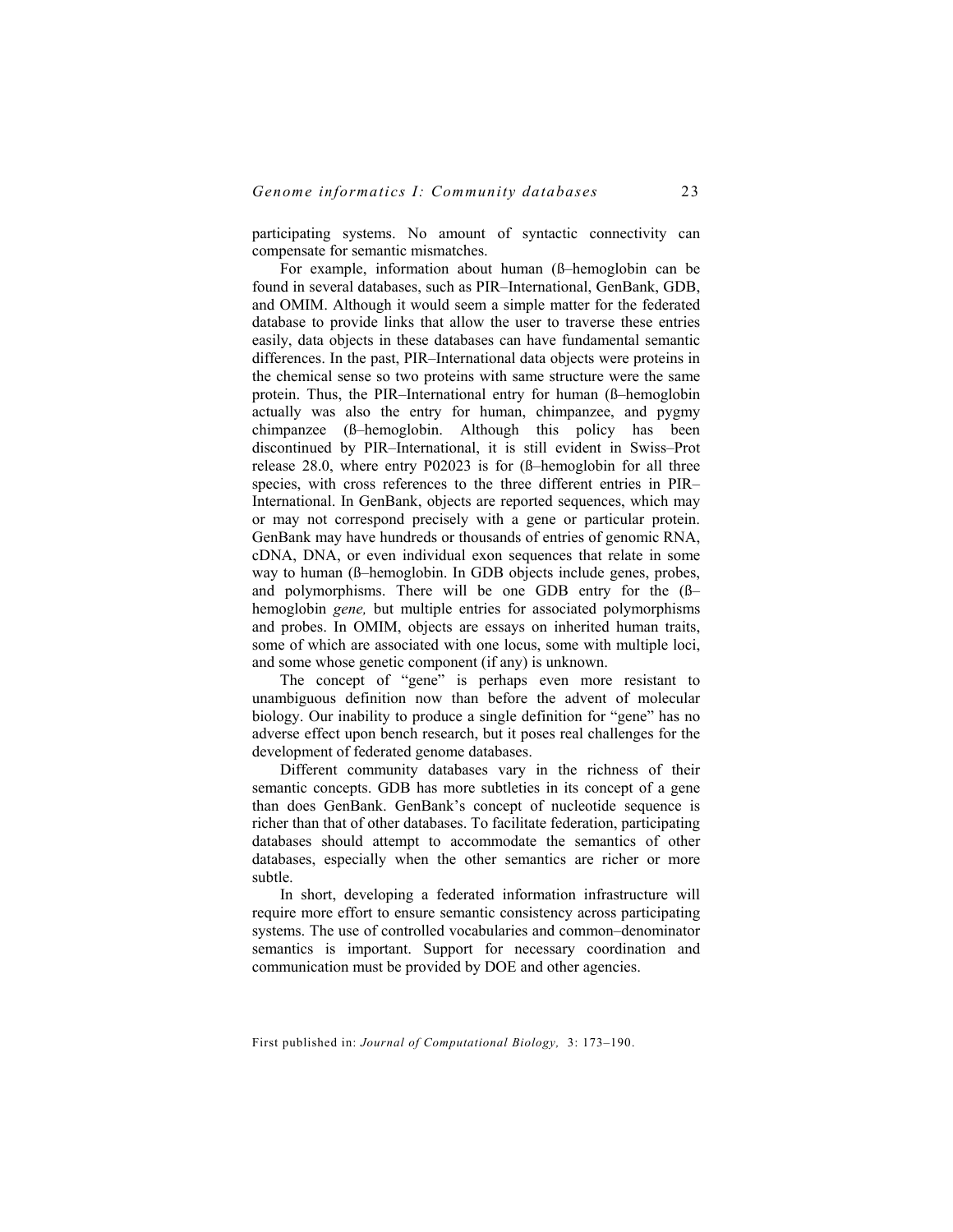#### **GENOME–WIDE INFORMATICS COORDINATION**

<span id="page-25-0"></span>Informatics efforts must be coordinated across the entire genome project. The usefulness of any informatics project, no matter how good, is limited if it does not integrate well with other related efforts. The costs of integrating existing, uncoordinated efforts can vary widely. For example, joining two railroads can be as easy as installing some connecting track or as difficult as replacing an entire track system if the roads employ tracks of different gauge. If coordination does not occur early in database development, linking them later can be as challenging as connecting different–gauge railroads. To avoid expensive refitting and to maximize the return on informatics investment, improved coordination, interagency communication, and planning are required.

Because of few timely publishing outlets for informatics work, increased opportunities for interactions among informatics developers and users are needed. The computer demonstrations at the 1993 Santa Fe DOE contractor and grantee workshop seemed useful, and many felt that similar, genome–wide NIH–DOE meetings might be organized. Data and software fairs at the Hilton Head sequencing meeting were suggested, as well as an NIH–DOE genome informatics workshop with informatics experts from genome centers and major databases.

Although such short–term interactions are valuable, even more important are opportunities for more extensive interactions among informatics practitioners, such as sabbaticals or other similar interchange between centers. Programs should be established to encourage this short–term exchange of personnel.

One person noted that the previous 5–year goals for genome informatics focused on the community domain and did not specifically address the core–support and local–user domain. The development of genome–specific groupware could be important and may not be receiving enough emphasis. Dispersed collaborations may be needed to complete both mapping and sequencing. Robust connections may be needed for efficiency in linking various mapping centers to sequencing centers.

DOE needs to increase the rate of software implementation and consider strategies for funding more. Funding should be considered for maintaining resource databases and servers at various sites. DOE should also consider asking for proposals that integrate diverse existing software into common sets of tools.

Discussion continued about how supercomputer centers may assist genome and structural biology informatics. Although some of these centers may not be effective for the bioinformatics community, their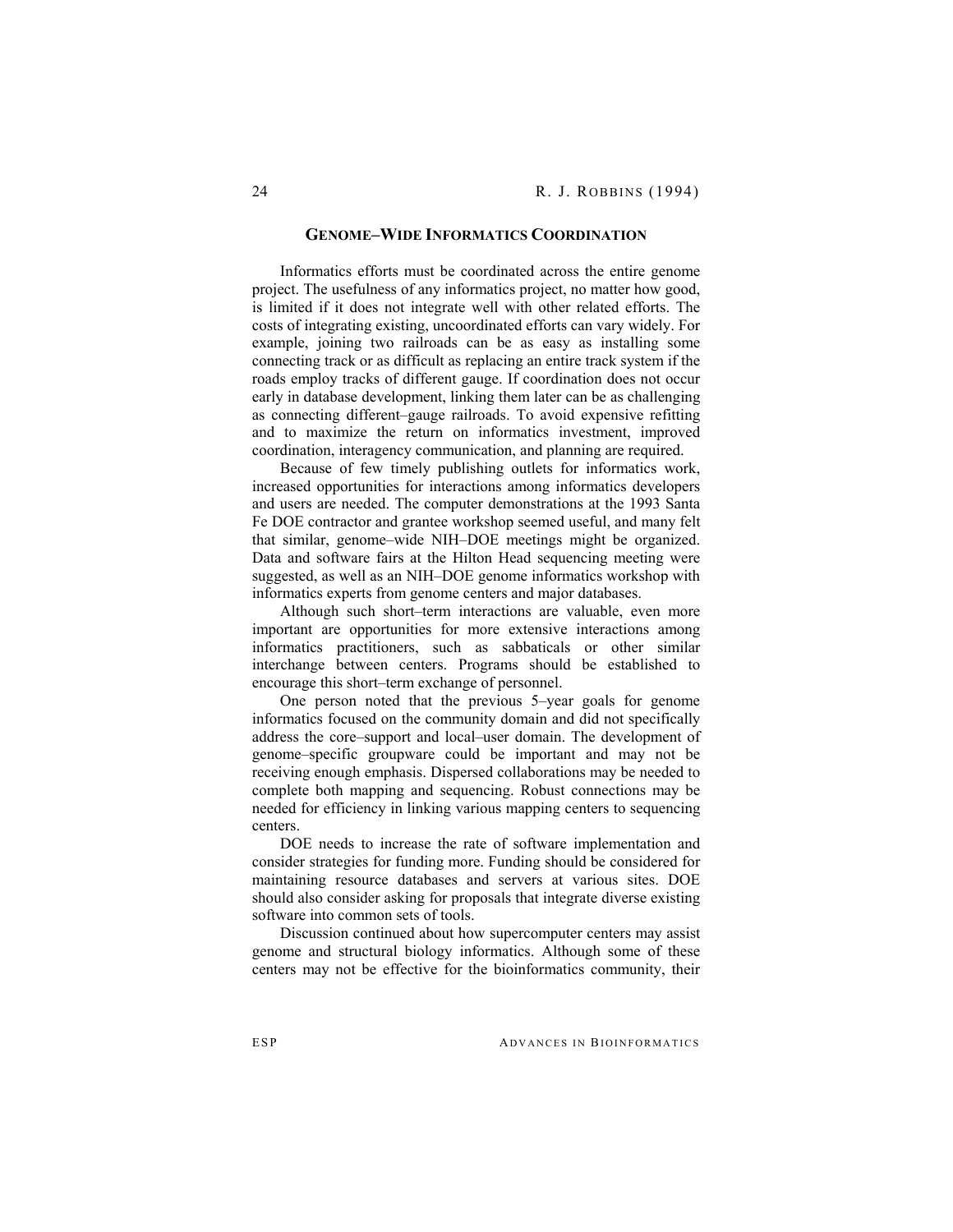<span id="page-26-0"></span>state–of–the–art technology and emerging role as "national computer rooms" makes them of continuing interest.

#### **TECHNOLOGY TRANSFER AND SOFTWARE SHARING**

Although there was some discussion of technology transfer and software sharing, this area will need further discussion, clarification, and perhaps formulation of action items.

Allowing for open and sharable systems and designs, when possible, is an important goal. At present, there are varying degrees of transfer and sharing, ranging from exchanging experiences and lessons learned in software and database development to sharing source code and schemas. However, informatics core–support systems (such as databases and software tools) developed at one genome center often cannot easily be transferred to other centers. Experimental work specifics are usually deeply embedded in software designs and database schemas.

From a strictly local perspective, developing specific, nongeneric systems is usually more cost–effective and may lead to more rapid support of local end–users. In addition, requests for assistance in code porting or in providing off–site user support can be disruptive to local informatics activities. At genome centers, the priority for informatics core support should be to support local biologists and their specific needs. However, other informatics projects have been explicitly funded to provide resources to the wider community and produce nongeneric results that can be readily shared.

Clearly, the entire community and individual centers will sometimes need to exchange data and analytical methods, and the need for this sharing and data–flow integration will only increase as HGP progresses. Thus, OHER/DOE should consider addressing the growing need for standardized, integrated, sharable software–analysis tools. A simple first step was suggested to encourage one or more sites to establish servers that integrate a suite of different analysis tools developed by different research projects. Some effort would be required to integrate these diverse tools into something resembling a coherent suite. Also, the development of software libraries and resource listings could assist in making results of individual projects more widely available.

The group considered the role of industry and government– industry programs like Small Business Innovative Research (SBIR), CRADAs, and the Advanced Technology Program (NIST/Commerce) in bioinformatics research and results. While recruiting industrial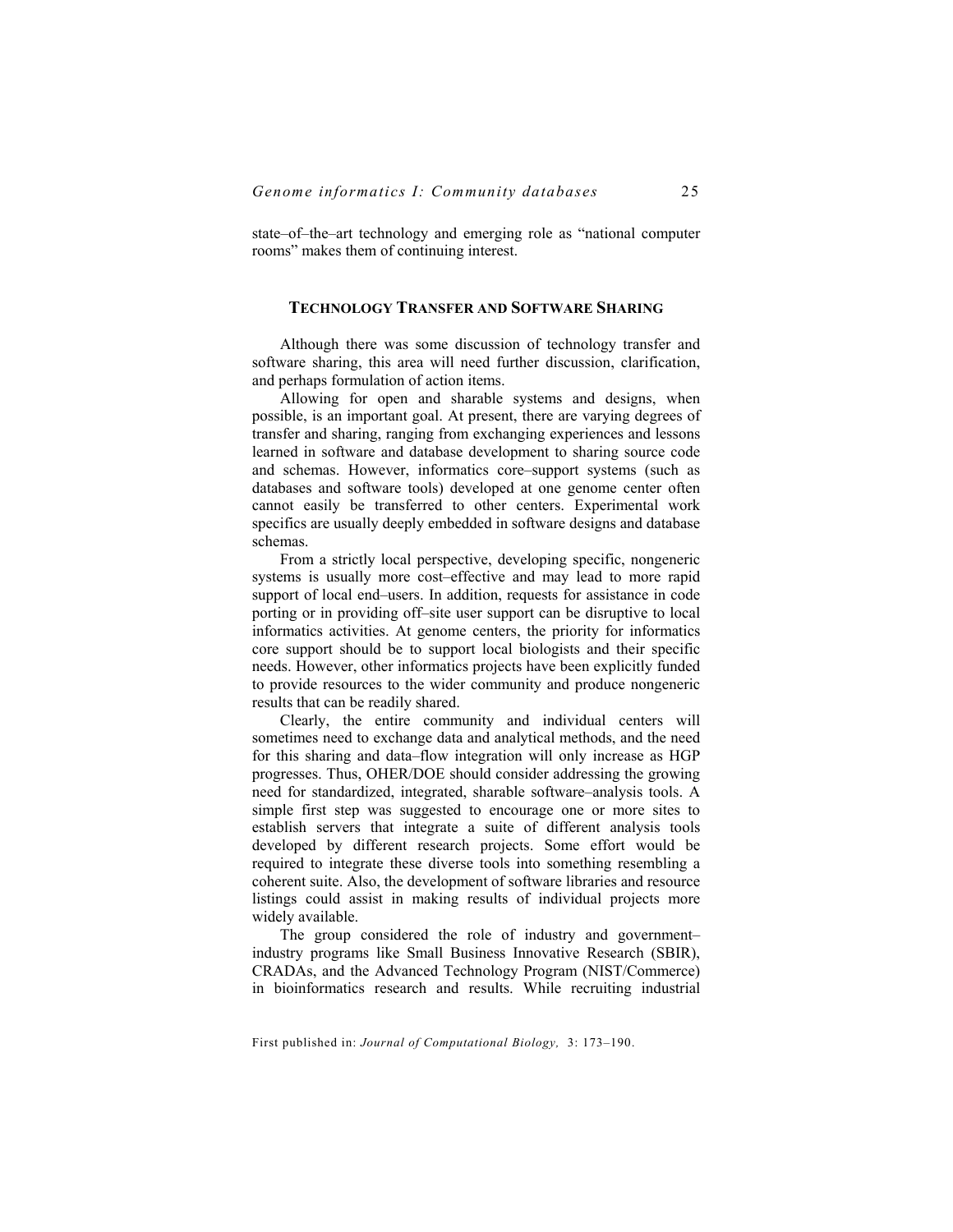<span id="page-27-0"></span>partners may be essential for long–term success, directing these efforts effectively toward informatics research presents problems. Useful genome–related software seems best developed in close conjunction with bench research, and commercial efforts should bear this general observation in mind. Should commercial partners become involved in systems development, intellectual property issues may become even more important.

# **MISCELLANEOUS TOPICS**

A few other subjects were discussed that are relevant to this summary but do not fit into other sections of the report. They are included here for completeness.

# *Productivity effects*

The quality of a site's local informatics efforts can affect its bench–research output. Although costly, robust systems integration of present sequencing technologies and the automation of information flow at a center can increase sequencing throughput even without drastic changes in sequencing technology. Because the Human Genome Project must maximize its overall return on investment, genome centers must consider informatics carefully when planning local budgets.

#### *Training needs*

Human resources are still too often a limiting factor. Staff with joint biological and computational expertise are a great asset but are in very short supply. Training programs, particularly institutional training grants that permit sites to develop courses, support students, *etc*., are necessary to produce the multidisciplinary people who support bioinformatics. Individual fellowships should be maintained or increased.

#### *DOE informatics review*

In 1982, an independent programmatic peer review of the OHER/DOE genome informatics research was conducted. This review focused on the program as a whole and thus differed from standard peer review of individual research projects and centers. The review extended over a week, occurred at four different locations, and included both site reviews and reverse site visits. Clear benefits resulted from this in– depth and completely independent review of genome informatics.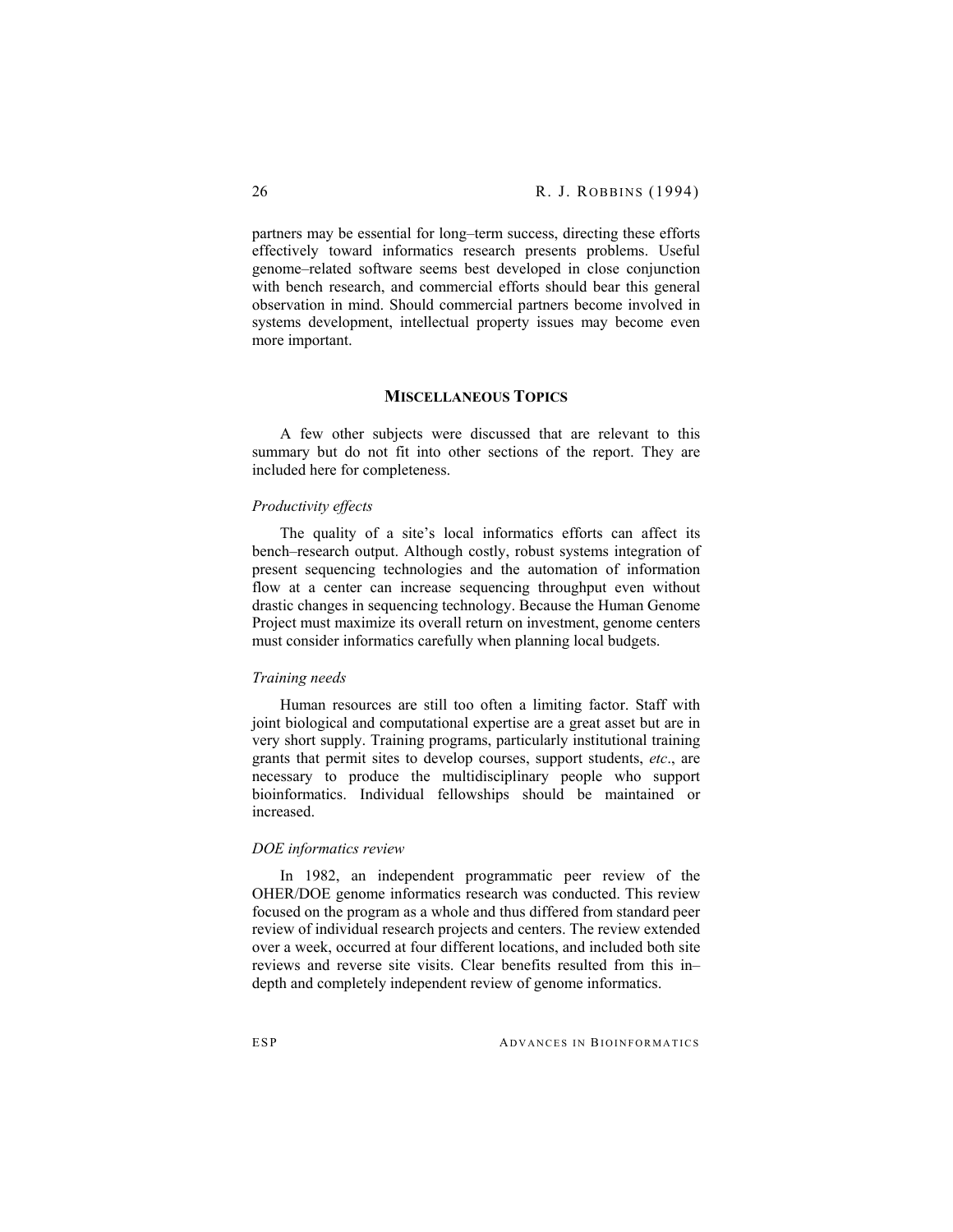<span id="page-28-0"></span>Over the long term, such in–depth, extensive reviews create a far stronger overall enterprise. External program–wide independent peer review is essential to ensure the best bioinformatics research and development and the proper allocation of scarce resources.

# *Interactions with other organizations*

A discussion on how private commercial organizations might assist genome bioinformatics highlighted several concerns, including: (i) These groups have tended to work on large projects where fairly stable specifications can be drawn up. Genome informatics, on the other hand, is still rapidly evolving. Since costs rise dramatically when specifications change, such organizations may find participation difficult until more stability in requirements is achieved. (ii) Maintaining the interest of these organizations may be difficult in the long run, because genome budgets are quite small compared with defense and other projects familiar to these organizations. Also, genome funding of peer–reviewed, investigator–initiated projects may be an unfamiliar mechanism to the groups. (iii) Making a significant contribution to genome informatics requires a good understanding of genome biology. Training requirements will be considerable for these groups.

# **SPECIFIC RECOMMENDATIONS**

Several specific recommendations emerged from the discussions. Some are conceptual injunctions and others call for specific actions from participating informatics projects. Some call for specific actions from DOE or other funding agencies. The recommendations are presented below. The overall recommendation was: Successful HGP data management will require the development of a federated information infrastructure, with data flowing electronically over networks from producers to databases to users. Achieving this must be a top priority.

- In the HGP, community databases must be recognized as tools that support research, not as mere archives for the storage of information.
- The use of the Internet must be assumed for genome informatics. Agencies must support improved access to the Internet for genome researchers. Informatics projects should not be forced to implement technology to accommodate those without Internet access.

First published in: *Journal of Computational Biology,* 3: 173–190.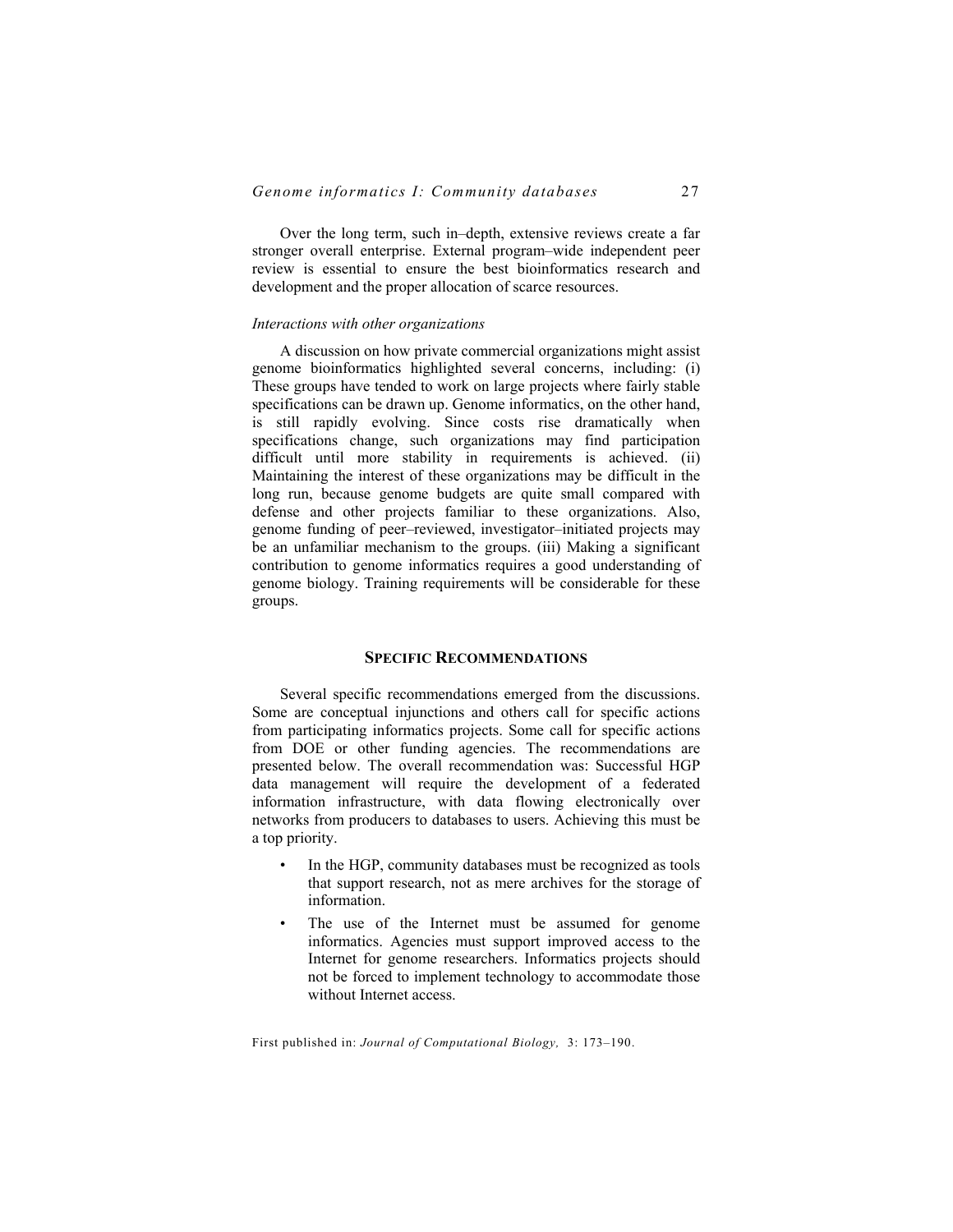- Community databases should be available over the Internet through stable and well–documented APIs.
- Improved support for complex, multi-database queries is needed. This will require major efforts toward improving integration and interoperability of community databases. Community database providers should work to meet these needs, and agencies should support their efforts. Incentives must be provided to the operators of community databases for their local efforts to ensure database interoperability.
- Support must be given to improving data quality. Professional data curators should be supported for community databases and, in addition, support for direct author curation should be developed.
- Increased communication and interaction among informatics practitioners must be encouraged and supported including more opportunities at meetings and support for "sabbatical" work at other sites.
- Informatics efforts across the HGP (and beyond) must be coordinated. DOE and other agencies should exert leadership and provide support for achieving this integration.
- Access to on–line citation data is needed. DOE should work with the National Library of Medicine and other organizations to ensure that this can be developed.
- Direct data submission into community databases must be recognized as the preferred form of data entry. Direct data submission must be encouraged, perhaps through the mandatory linking of submission with publication for all genome data, not just sequences.
- Professional data curators should be supported for community databases and, in addition, tools for direct author curation should be developed.
- Steps must be taken to reduce the human resources shortfall in bioinformatics expertise.
- We must begin to think of the computational infrastructure of genome research as a federated information infrastructure of interlocking pieces, including both data resources and analytical tools. Minimum interoperability standards must be defined, so that adding a new participating project will be no more difficult than adding another computer to the Internet.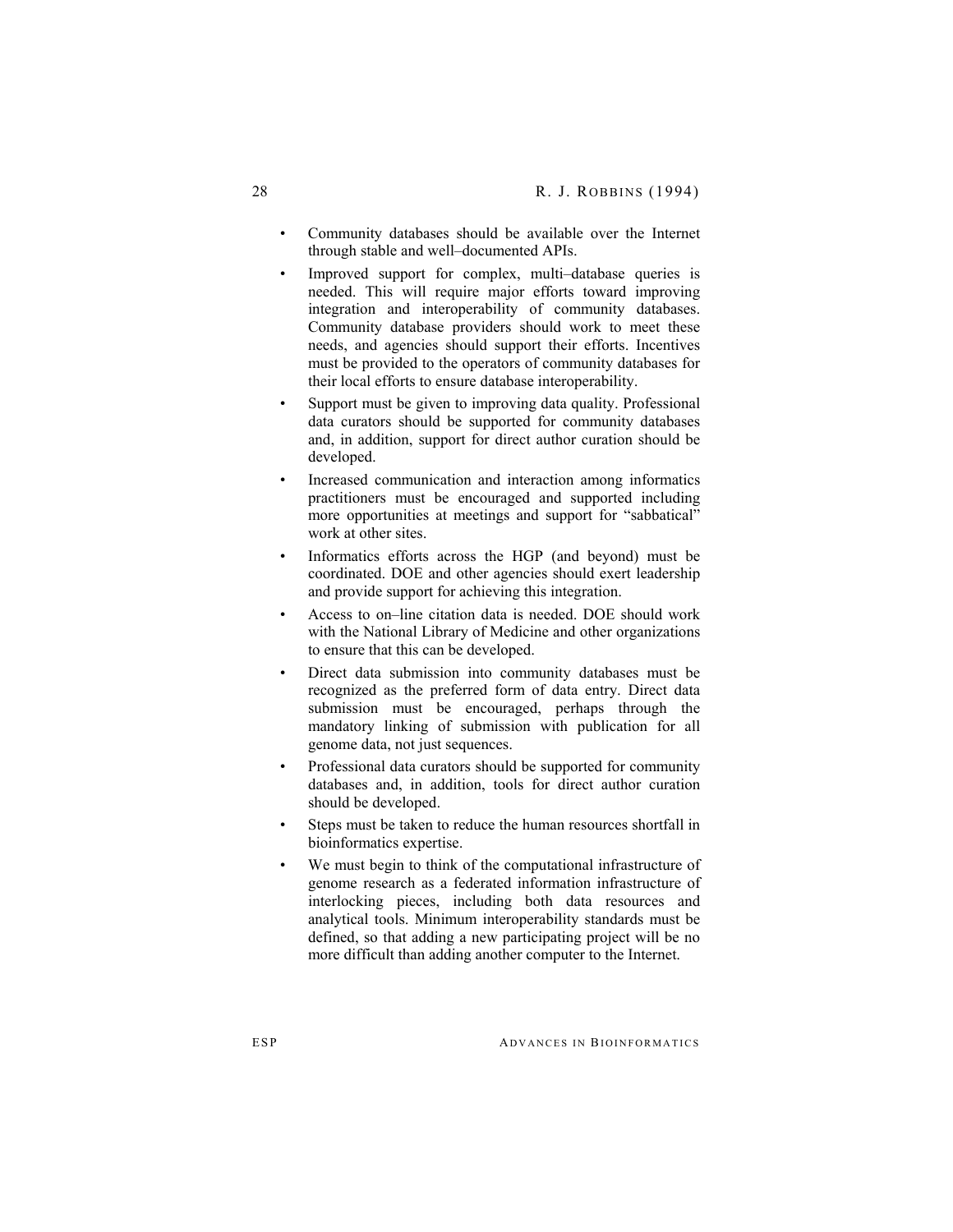- Efforts should be made to integrate independent analytical software tools into application suites. These should work readily with community databases.
- Any biologist should be able to submit research results to multiple appropriate databases with a single electronic transaction.
- Genome information resources should be embedded in a larger federated information infrastructure for all of biology. Working with other agencies and the community, DOE should exert leadership and provide support for achieving this integration.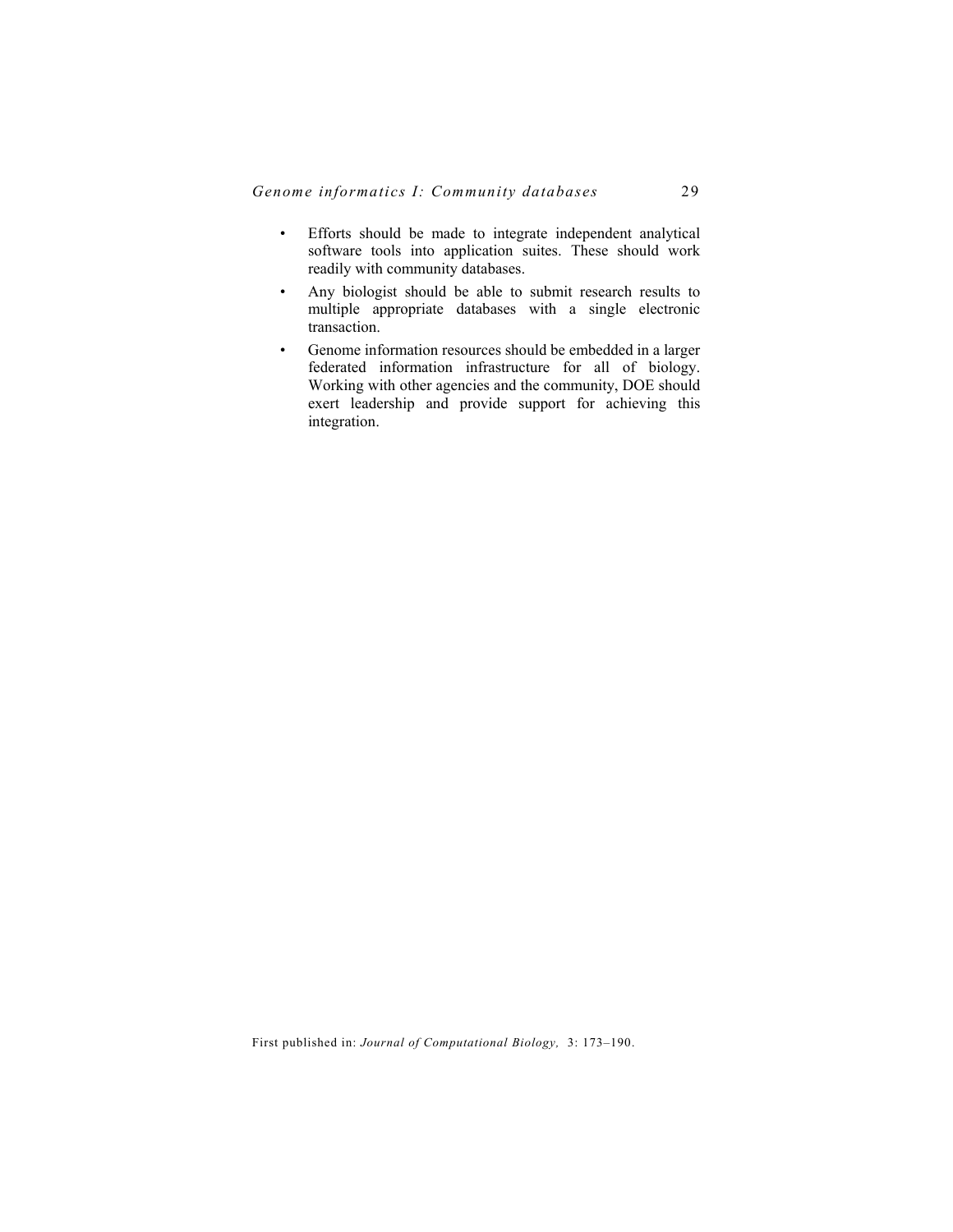# **APPENDIX I:**

#### <span id="page-31-0"></span>**SAMPLE QUESTIONS FOR A FEDERATED DATABASE**

Continued HGP progress will depend in part upon the ability of genome databases to answer increasingly complex queries that span multiple community databases. Some examples of such queries are given in this appendix.

Note, however, until a fully atomized sequence database is available (*i.e.*, no data stored in ASCII text fields), none of the queries in this appendix can be answered. The current emphasis of GenBank seems to be providing human–readable annotation for sequence information. Restricting such information to human–readable form is totally inadequate for users who require a different point of view, namely one in which the sequence is an annotation for a computer– searchable set of feature information.

- Return all sequences that map 'close' to marker M on human chromosome 19, are putative members of the olfactory receptor family, and have been mapped on a contig map of the region; return also the contig descriptions. (This is nominally a link between GenBank, GDB, and LLNL's databases.)
- Return all genomic sequences for which *Alu* elements are located internal to a gene domain.
- Return the map location, where known, of all *Alu* elements having homology greater than "h" with the *Alu* sequence "S."
- Return all human gene sequences, with annotation information, for which a putative functional homologue has been identified in a nonvertebrate organism; return also the GenBank accession number of the homologue sequence where available.
- Return all mammalian gene sequences for proteins identified as being involved in intracellular signal transduction; return annotation information and literature citations.
- Return any annotation added to my sequence number #### since I last updated it.
- Return the genes for zinc–finger proteins on chromosome 19 that have been sequenced. (Note that answering this requires either query by sequence similarity or uniformity of nomenclature.)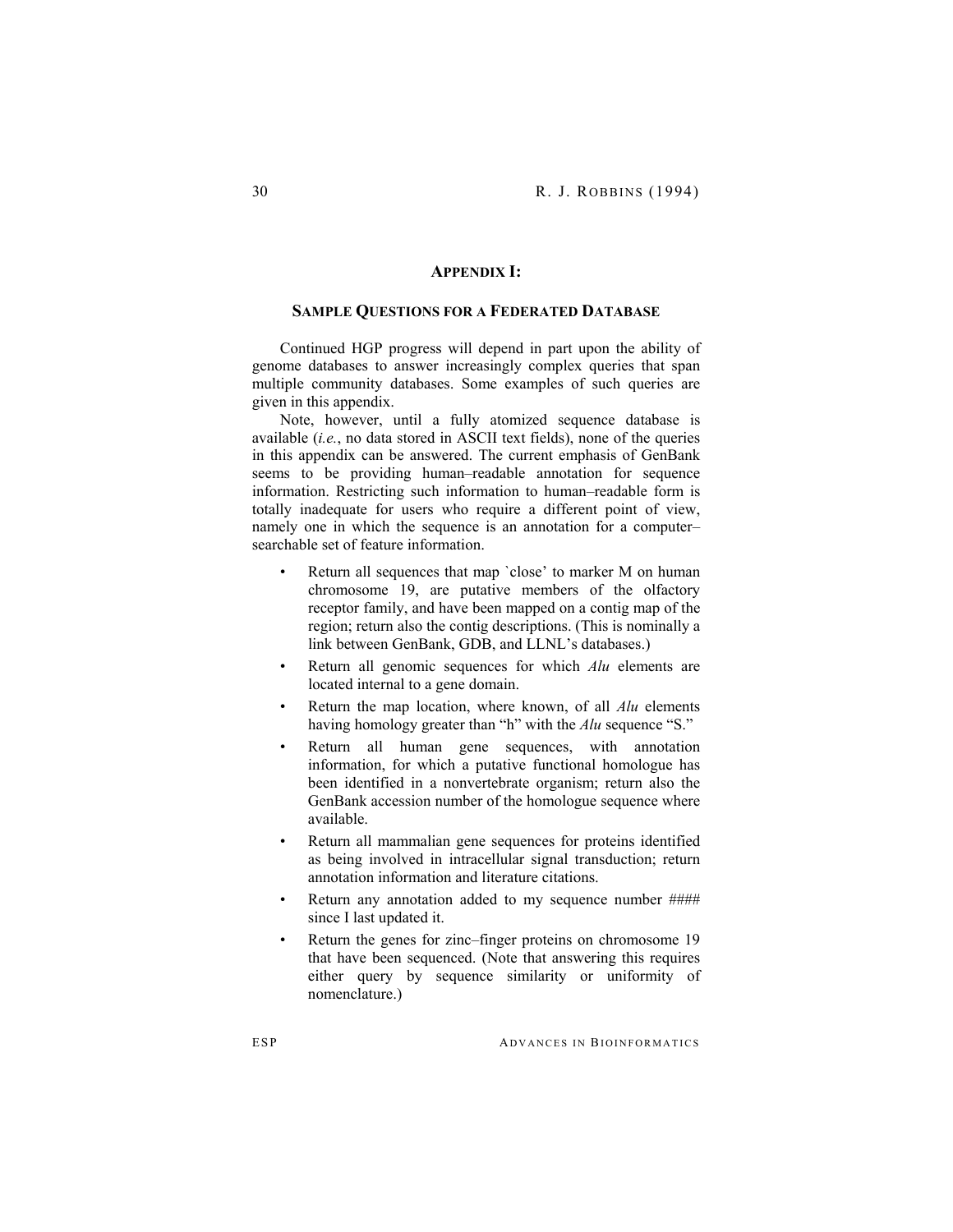- Return the number and a list of the distinct human genes that have been sequenced.
- Return all the human contigs greater than 150 kb.
- Return all sequences, for which at least two sequence variants are known, from regions of the genome within  $\pm$  one chromosome band of DS 14###.
- Return all publications from the last 2 years about my favorite gene, accession number X####.
- Return all G 1/S serine/threonine kinase genes (and their translated proteins) that are known (experimentally) or are thought (by similarity) also to exhibit tyrosine phosphorylation activity. Keep clear the distinction in the output.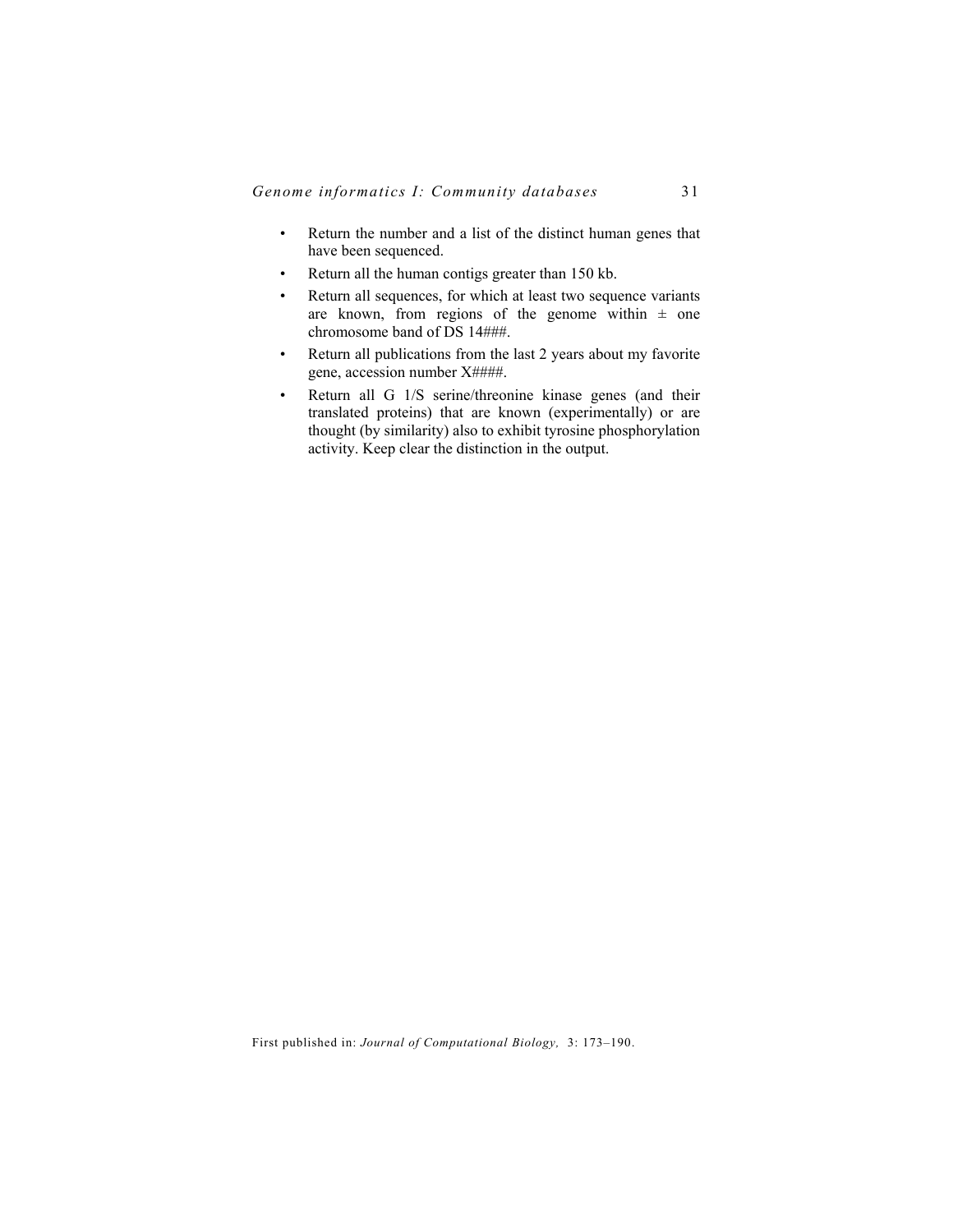# **APPENDIX II:**

# **MEETING ATTENDEES**

<span id="page-33-0"></span>*Author/participants:* 

Helen Berman, Rutgers University Elbert Branscomb, Lawrence Livermore National Laboratory Peter Cartwright, University of Utah Michael Cinkosky, Los Alamos National Laboratory Dan Davison, University of Houston Kenneth Fasman, Johns Hopkins University Chris Fields, Institute for Genome Research Paul Gilna, Los Alamos National Laboratory David Kingsbury, Johns Hopkins University Thomas Marr, Cold Spring Harbor Laboratory Robert J. Robbins,[\\* J](#page-33-1)ohns Hopkins University[†](#page-33-2)  Thomas Slezak, Lawrence Livermore National Laboratory F. Randall Smith, Baylor College of Medicine Sylvia Spengler, Lawrence Berkeley Laboratory Ed Uberbacher, Oak Ridge National Laboratory Michael Waterman, University of Southern California

# *Agency Observers:*

David Benton, NIH/NCHGR John Wooley, DOE/OHER David Smith, DOE/OHER Jay Snoddy, DOE/OHER

<span id="page-33-1"></span> <sup>\*</sup> Attended portions of the meeting.

<span id="page-33-2"></span><sup>†</sup> Now on leave from JHU, serving as Bioinformation Infrastructure Program Director at DOE/OHER.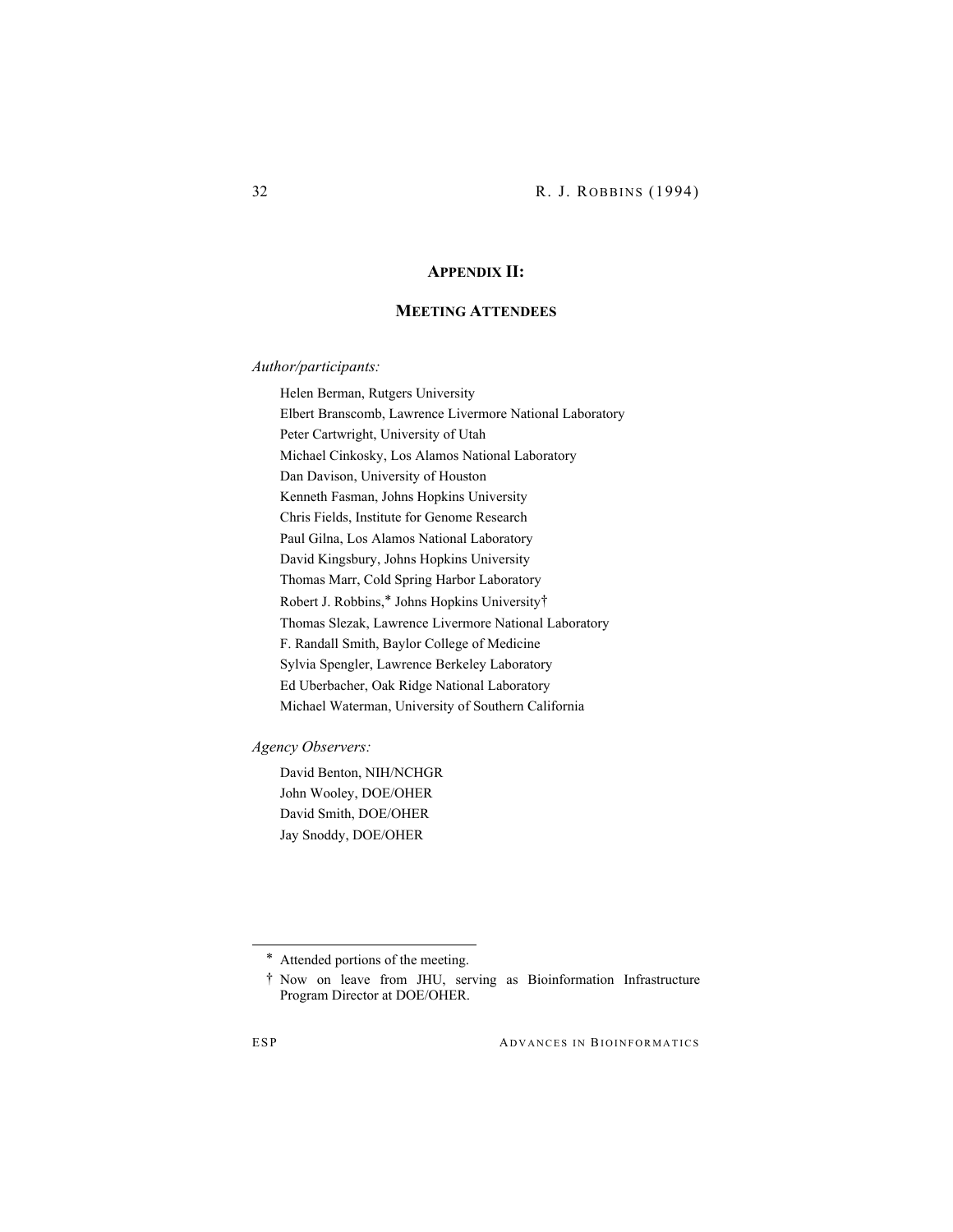# **APPENDIX III:**

# **RECOMMENDATIONS FROM READERS**

<span id="page-34-0"></span>A draft of this document and a call for comments was in general circulation from September, 1993, through March, 1994. The final draft of the report has benefitted from the comments provided by many readers. Several interesting suggestions went beyond the scope of the original meeting and therefore could not be accommodated within the meeting report itself. Some examples of these suggestions are given here.

- Meaningful analyses of genomic data requires that the biological source of the genomic material used in producing the data is well documented. Most of the "official" model organisms for the genome project have well–recognized stock centers, with associated databases. Materials obtained from these stock centers, from service culture collections such as ATCC, and from research collections can be documented by name and by unique accession number. Other biological materials, not as easily documented, require the online availability of taxonomic and terminological databases to which organisms and their components may be mapped.
- The report does not note that its recommendations span a wide range of difficulty, from relatively straightforward implementation using current technology to outstanding research challenges in computer science. If the more difficult challenges are to be addressed, the genome project should direct some of its informatics support toward more basic computer science research.
- The report omits any mention of knowledge representation (KR) technology, which is a very useful approach to information management. KR technology may be the best current technology for building the type of shared data models discussed in the report.
- Current researchers in genome informatics rarely publish on the details of their methodology or on the lessons learned from their research. This reticence hinders the development of the field and efforts should be made to secure better exchange of general ideas in bioinformatics. Regular workshops that emphasize general principles and methodology would be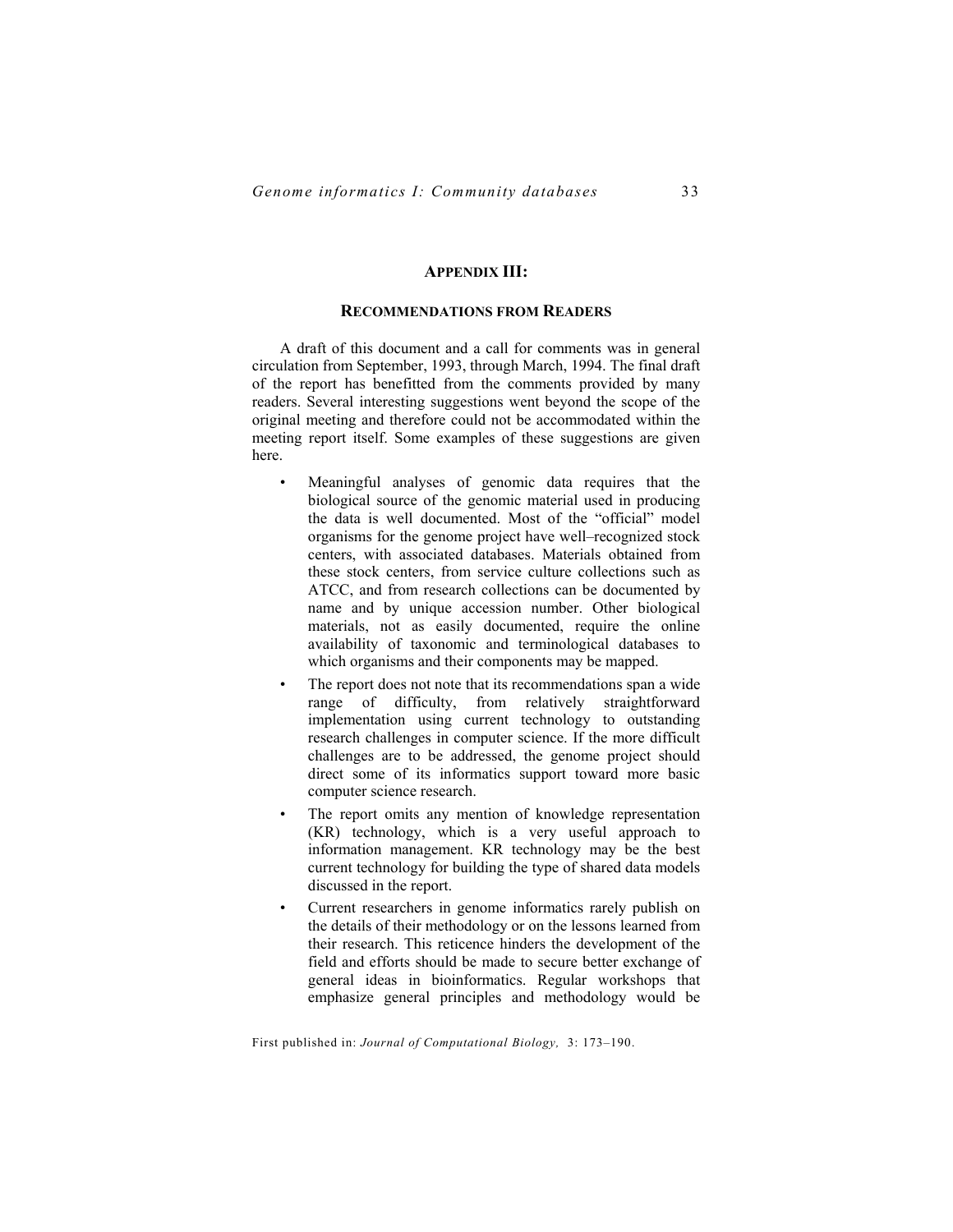helpful, especially in the development of improved data models and better user interfaces.

- Computer scientists interested in genome informatics would benefit from access to more general descriptive material about the computational needs and computational activities of the genome project. Directories of researchers and facilities would be helpful, as would collected bibliographies of informatics publications and meeting reports.
- Efforts to develop a long–term strategic plan for genome informatics should be encouraged. Among other things, such an effort might involve interactions with vendors to ensure that coordinated feedback on genome informatics needs could be communicated to commercial software vendors.
- A common misunderstanding is that the lack of exchange formats has significantly hampered database intercommunica– tion in genome informatics. In practice, the semantic differences among the databases greatly overshadow issues of physical data *format.* Having the data expressed in the same format is of limited use if the conceptual database schemas are incompatible. Practical experience shows that the major effort is involved in understanding and cross–mapping semantic differences between databases and in developing tools to transform the data accordingly (often this cannot be done in a fully automated manner). In comparison, the effort to develop syntactic parsers is insignificant. Currently, it is not possible for groups not associated with a particular database to understand the semantics of that database well enough to cross–map semantic content accurately.
- While the report supports increasing development of client– server facilities of the Internet, there is little mention of widely used public–domain systems such as WAIS, Gopher, Mosaic, or other such systems. These systems can be set up and maintained for relatively little cost and their use in support of genome informatics should be encouraged.
- Many community databases are significantly under–funded, given the expectations of the community. If a proper information infrastructure for biology is to be developed, appropriate levels of support must be identified and maintained.
- Direct submission of data will not entirely replace published literature as a source of data input until the bench scientist